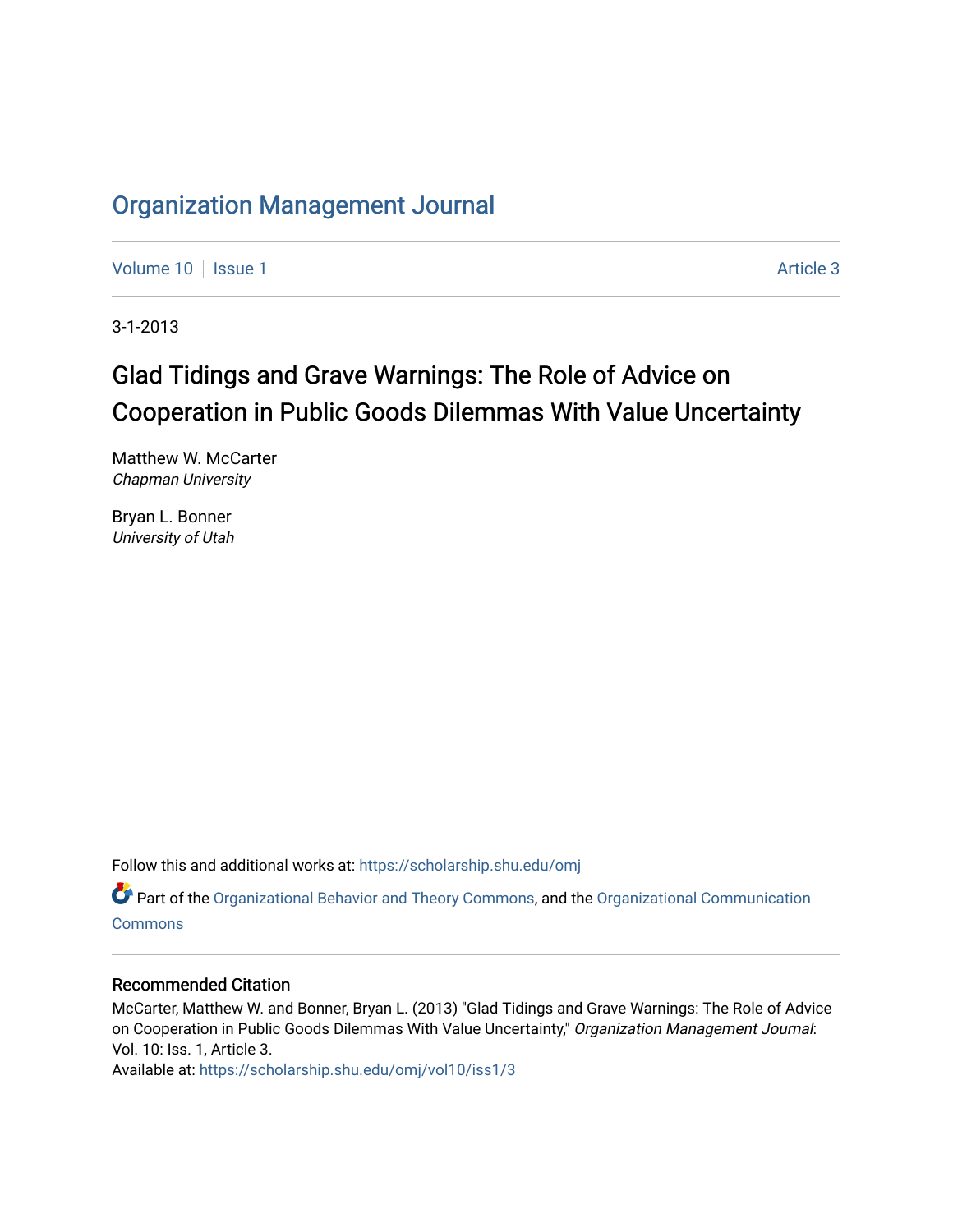

## **Glad Tidings and Grave Warnings: The Role of Advice on Cooperation in Public Goods Dilemmas With Value Uncertainty**

## **Matthew W. McCarter<sup>1</sup> and Bryan L. Bonner2**

<sup>1</sup>*George Argyros School of Business and Economics, Chapman University, Orange, California, USA* <sup>2</sup>*David Eccles School of Business, University of Utah, Salt Lake City, Utah, USA*

**We investigate how third-party advice on the estimated value of a public good acts as a dual-uncertainty reducing mechanism to encourage cooperation in a trust social dilemma. Experiment 1 finds that the valence of an advisor's estimate affects cooperation behavior and that this advice effect is mediated by the level of trust that an individual has in fellow group members. Experiment 2 finds that when estimates about the value of the public good are mixed, trust in experts declines, and trust in other group members also declines. Experiment 3 finds that mixed valence estimates do not affect cooperation behavior when the majority of advisors are in consensus. In merging the social dilemma and advice-giving literatures, we show one way to navigate the dual-uncertainty problem when producing public goods and how independent, third-party advice can influence interpersonal relations among group members.** *Organization Management Journal***, 10: 4–21, 2013. doi: 10.1080/15416518.2013.781396**

**Keywords** advice taking; cooperation; outcome variance; public goods dilemmas; social dilemmas

Many of the benefits we enjoy in organizations and society come in the form of *public goods*: resources that can be enjoyed by anyone, irrespective of who helped in their provision and without diminishing their benefits to others (Olson, 1995). Public goods are provided by individuals cooperating: They contribute private resources, incurring short-term costs to generate collective, long-term benefits (Messick & Brewer, 1983). For instance, the construction of a wind power grid, intended to produce a

bounty of green energy for citizens, is made possible through the cooperative efforts of citizens, government agencies, private businesses, not-for-profit entities, and educational institutions.

However, there is often a dearth of cooperation necessary to produce public goods. For example, many green marketing initiatives struggle because of insufficient private resource contributions (Wiser & Pickle, 1997). The social dilemma paradigm maintains that cooperation is challenging when producing public goods because of an inherent tension between satisfying self-interests and collective interests (Dawes, 1980). Public goods provision is a type of *social dilemma* (Messick & Brewer, 1983) or interdependent decision where "individually reasonable behavior leads to a situation in which everyone is worse off than they might have been otherwise" (Kollock, 1998, p. 183). When producing public goods, individuals may be motivated to satisfy their own interests at the expense of the collective's: They defect or do not contribute toward the public good (Zeng & Chen, 2003). Individuals do not contribute either because they go on the offense (i.e., they free ride and attempt to enjoy the benefits of the public good without incurring much [or any] of the cost) or they go on the defense: that is, they anticipate others are untrustworthy and seek to avoid being "suckered" (Schnake, 1991; Yamagishi & Sato, 1986). The consequence of undercontribution, however motivated, is that the collective incurs the ultimate costs: The public good's provision is either slowed or halted.

Two sources of uncertainty encourage undercontribution and are present when providing many real-world public goods. The first source is *social uncertainty* (Sniezek, May, & Sawyer, 1990). This barrier is a function of insufficient information about whether individuals will contribute toward the public good (Messick, Allison, & Samuelson, 1988). For instance, water quality (a public good) suffered in the 1990s in northern Florida primarily from farmers' lack of certainty about one another's willingness to invest in green farming practices (Lubell, 2004).

The second source of uncertainty is *outcome variance*. This is a type of environmental uncertainty—a lack of information

This article benefited from the helpful comments of action editor Randy Sleeth and two anonymous reviewers. We acknowledge the generous funding and resources provided to us by the George Argyros School of Business and Economics, the Economic Science Institute, and the David Eccles School of Business. Lastly, we give thanks to Jennifer Cunningham, Jennifer Brady, Doan-Tran Thuc, and Robert Duncan for their assistance with data collection.

Address correspondence to Matthew W. McCarter, George Argyros School of Business and Economics, Chapman University, One University Drive, Orange, CA 92866, USA. E-mail: mccarter@chapman.edu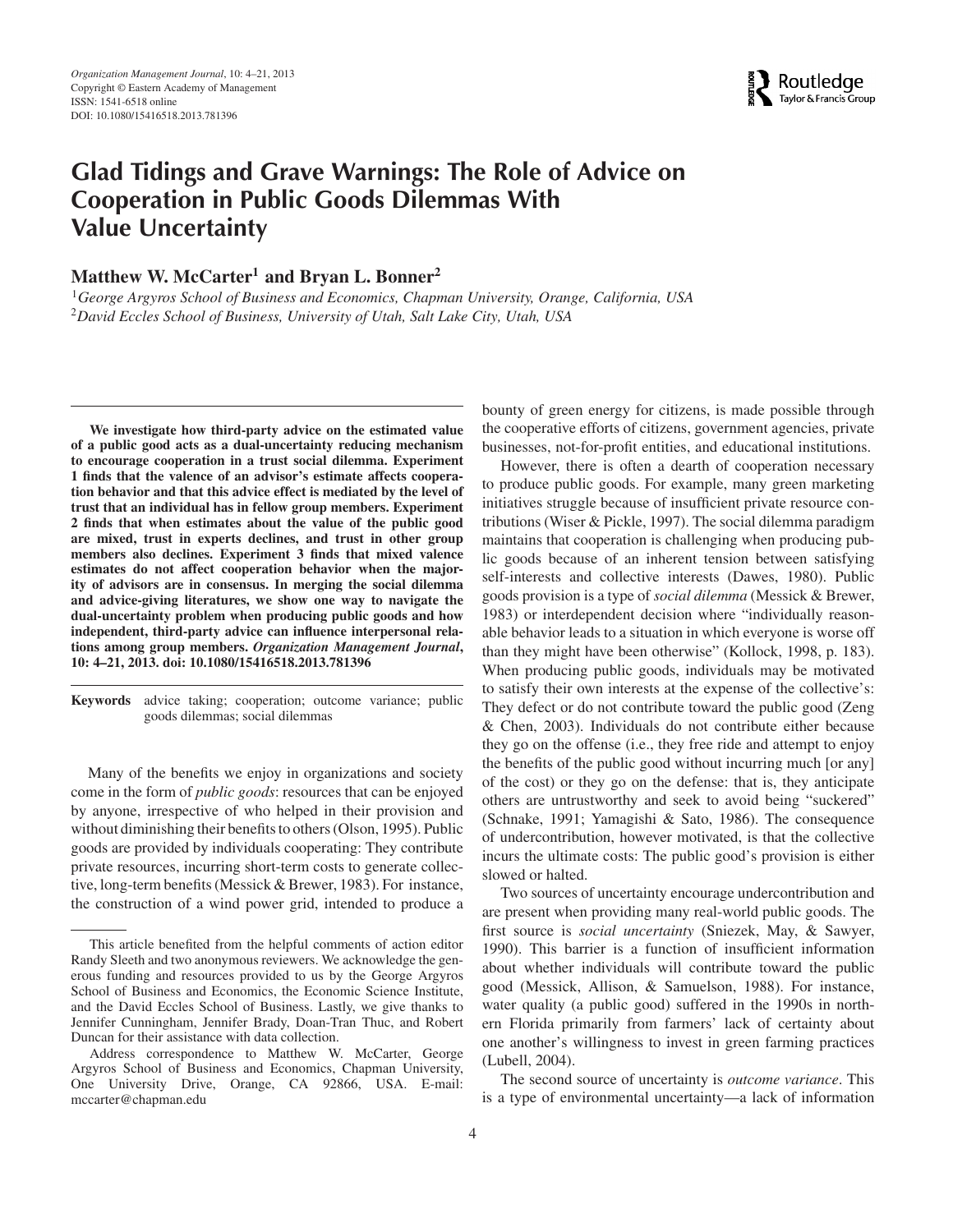about the value of the public good prior to contributing (van Dijk, Wilke, Wilke, & Metman, 1999). McCarter and colleagues (2010) found that outcome variance negatively affects contributions to further a collective interest when there is a potential for a loss (i.e., loss prospect) in the value of the public good. Fearing that the value of the public good may not be worth the aggregated contributions of the group, an individual defensively does not contribute. To illustrate, the potential wind power grid in the central United States is anticipated to supply the Midwest and eastern states with abundant green energy. However, it is unclear how much energy (if any) would be available—let alone whether it would be enough to balance the collective costs contributed to construct the grid (Joyce, 2009). Not limited to green energy, other examples of public goods with outcome variance include generic advertising (Miller, 1982) and strategic alliance initiatives (Luo, 2007).

These two uncertainty sources pose a significant problem to organizations because, in addition to their ubiquity when producing real-world public goods, both encourage *independently* an individual's tendency to satisfy his or her self-interests at the expense of the collective's (McCarter et al., 2010). The presence and independence of social uncertainty and outcome variance create a need to explore dual-uncertainty reducing mechanisms. Further, although we know many ways to reduce social uncertainty, the same cannot be said for outcome variance, and this is despite over a decade of admonition (Gärling, Biel, & Gustafsson, 1998). We fill these gaps by drawing from a body of work that has received little attention from social dilemma scholars: the third-party, advice-giving literature (Bonaccio & Dalal, 2006).

Drawing from social psychology and decision-making domains, we submit that the existence of social uncertainty and outcome variance in public goods dilemmas makes individuals susceptible to informational social influence (Deutsch & Gerard, 1955). Advice from third-party experts as informational social influence may affect an individual's perceptions of the value of the public good and willingness to trust others. The number of advisors and the distribution of outcome valence estimates may also play a critical role in affecting contribution behavior. A series of laboratory experiments tests our predictions and simulates the provision of green energy sources to remain grounded in a real-world context. We preface further discussion with a boundary condition. Because defection can still abound even after offensive defection is made impossible (Kollock, 1998; Marinoff, 1999), we follow the burgeoning interest in mitigating defensive defection (McCarter, Mahoney, & Northcraft, 2011; Rockmann & Northcraft, 2008).

#### **THEORETICAL BACKGROUND AND HYPOTHESES**

#### **Public Goods Dilemmas, Outcome Variance, and Trust**

Ostrom's (2003) behavioral model submits that three structural elements influence cooperation in social dilemmas: the institution (through rules and incentives), cultural norms (at the individual, group, or societal level), and physical characteristics of the shared resource.<sup>1</sup> These structural elements impact the willingness of the decision maker to trust others, and, consequently, affect the likelihood of that individual's cooperation (in our case, contribution toward the public good).

#### *Outcome Variance*

Embedding the dual-uncertainty problem of public goods dilemmas into Ostrom's (2003) model, two elements are germane. The first is the physical characteristics of the shared resource. Outcome variance in the value of the public good is a physical characteristic that influences cooperative behavior (Ostrom, 1990). Compared to when the value of the public good is known prior to an individual's contribution, outcome variance in the value of the public good containing only the prospect of a gain should have no effect on the likelihood of cooperation (or contributing to the public good) (van Dijk et al., 1999). However, when outcome variance contains the prospect of a loss—that is, the value of the benefit from the public good may be less than my individual contribution—the likelihood of cooperation declines (McCarter et al., 2010). As discussed by McCarter et al. (2010), loss prospects decrease the likelihood of contributing toward a public good because they decrease an individual's subjective expected net benefit from the public good.

#### *Trust*

The second relevant construct from the Ostrom (2003) model is trust. *Trust* is a key motivator for cooperation in public goods dilemmas (De Cremer, 2007; McCarter & Northcraft, 2007). Though many conceptualizations of trust exist (for reviews see Hardin, 2001, 2002; Lewicki, Tomlinson, & Gillespie, 2006), the unidimensional psychological approach views trust as an individual's "expectations, assumptions or beliefs about the likelihood that another's future actions will be beneficial, favorable or at least not detrimental" to them (Robinson, 1996, p. 576) and views trust and distrust at opposite ends of the same spectrum (Jones & George, 1998). Inherent to Robinson's (1996) definition of trust is the necessity of the presence of risk and that the trustor is aware of the risk he or she is taking (Mayer, Davis, & Schoorman, 1995). The unidimensional, psychological approach views trust as having both cognitive (or calculative) and emotional (or value) elements (McAllister, 1995). For an individual to have trust in another person there must be the perception of shared expectations and values (Jones & George, 1998). In relation to social dilemmas, individuals must mutually hold (and believe others hold) an expectation of cooperation (the cognitive side of trust) and goodwill (the emotional side of trust). In such a situation one could cooperate without fear of being "played the sucker" (Schnake, 1991).<sup>2</sup>

## **Informational Social Influence and Third-Party Advice**

Two literatures are germane to this article's focus on thirdparty advice and their effects on decision making in public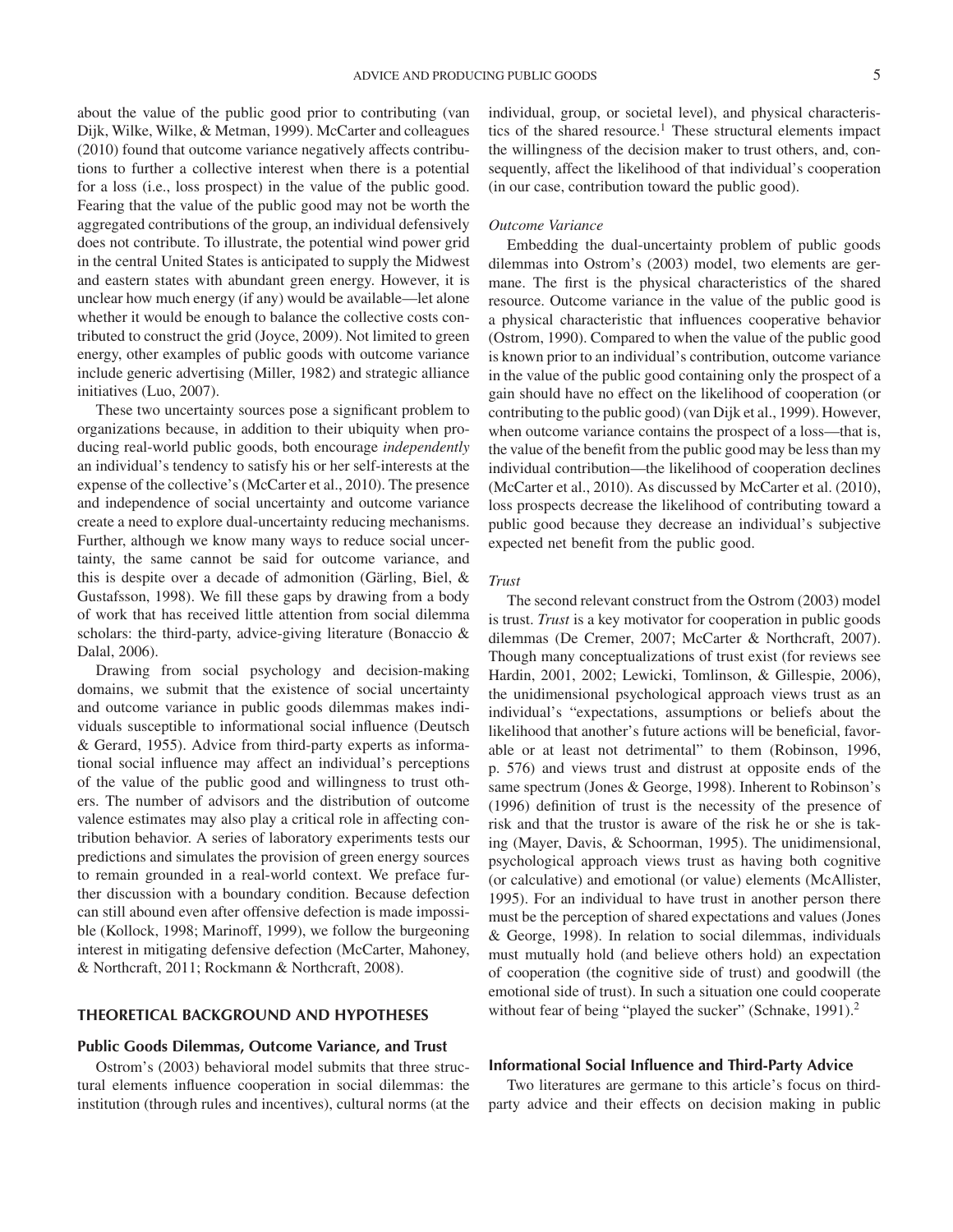goods dilemmas with environmental uncertainty: informational social influence theory and the judge–advisor system paradigm.

#### *Informational Social Influence*

Theories of informational social influence maintain that individuals seek and use information provided through their social environment as cues regarding what to think about and how to behave in an uncertain situation. *Informational social influence* occurs when people "accept information obtained from another as *evidence* about reality" (Deutsch & Gerard, 1955, p. 629). Individuals are particularly susceptible to informational influence when there is environmental uncertainty coupled with the fear of incurring negative consequences for taking an incorrect course of action (Festinger, 1954; King, 1975). In such situations, information provided by others focuses an individual's attention to specific, important aspects of the situation and as a consequence influences perceptions of the situation and the observer's subsequent behavior (Salancik & Pfeffer, 1978).

Research directly examining the effects of social influence on cooperation behavior in public goods dilemmas is sparse. Wit and Wilke (1998) draw from normative, social influence theory to explain people's cooperation behavior in public goods dilemmas. The work most closely related to the current research is from experimental economics. Chaudhuri and colleagues (2006) examined how advice from progenitors of a public goods dilemma with respect to the amount to contribute influenced contribution levels in individuals presently playing a public goods dilemma with certain value. The Chaudhuri et al. (2006) paper found that intergenerational advice, when made common knowledge by being read out loud, increased the level of contribution compared to either when no advice was given, when advice was given in private, or when advice was shared by everyone presently playing but not read out loud. Similar to the Wit and Wilke (1998) paper, Chaudhuri and colleagues' (2006) work focuses on how norms (concerning the appropriate contribution level) emerge through advice giving. The current research relaxes the assumption that the public good's value is known prior to contributing and, consequently, examines what effect advice about the value of the public good has on cooperation rates.

#### *Judge–Advisor Systems*

The judge–advisor system (JAS) paradigm is based on the observation that the opinions of others can influence heavily the formation of our perceptions, attitudes, and choices (Ajzen & Fishbein,  $1980$ ).<sup>3</sup> Third-party advisors are often used by policymakers and managers to assist individuals in making more effective decisions because it is assumed that these advisors possess information that others (namely, those making the managerial decision) lack (Harvey, Harriea, & Fischer, 2000). When advice is provided by a third party, the receiver of that advice is the final "judge" or decision maker. The information from the third-party advisor is considered by the judge to make a more accurate assessment of the "correct" state of the world

(Yaniv, 2004). Advice provided by these third parties constitutes a form of informational social influence (Messick & Ohme, 1988) since the receiver believes that the advisor has a more complete picture of the situation and that using the advice will aid in making the "right" decision (Insko, Sedlack, & Lipsitz, 1982).

There are innumerable situations in which individual decision makers (judges) receive guidance from external experts (advisors). These situations typically fall into one of three broad categories: dependent, independent, and cued (Sniezek & Buckley, 1995). Dependent judges have no basis for generating choices without the input of advisors and are forced to rely on their advisors heavily. Independent judges have informational resources of their own and form a tentative judgment before hearing what the experts have to say. Cued judges differ from independent judges in that they are exposed to the advice of experts before generating their own judgments (Ronis & Yeats, 1987). Cued judges are, perhaps, the most common naturally occurring of the three and represent situations where decision makers have not already come to a firm judgment before being exposed to the advice of others. For example, if legislators considering green energy initiatives were at least somewhat well informed on the issue but solicited the expert input of, say, an energy committee prior to coming to any conclusions of their own, then this would be considered a cued judge–advisor relationship.

### **Hypotheses**

In public goods dilemmas, third-party advice about the value of the public good can serve two purposes. The first purpose is that third-party advice can reduce uncertainty about the value of the public good. Returning to our earlier wind power example, policymakers are uncertain as to the benefits of such an initiative and, to reduce that uncertainty, turn to third-party advisors such as the Intergovernmental Panel on Climate Change for estimates about the possible value of this public good (Blackwell, 2010). The possibility that a new wind power grid could produce little or no energy leaves potential contributors open to informational social influence from third-party advisors.

Second, reinforcement-affect theory suggests that the level of trust one individual has in his or her group members may be a function of the information valence received from the third-party advisor (Byrne, 1971). Individuals who experience independently a positive external stimulus (positive information about the value of the public good) are more likely to view associated others (even complete strangers) more positively and as more trustworthy (Byrne & Clore, 1970; Veitch & Griffitt, 1976). When the advice from a third-party expert is favorable (i.e., the value of the public good will be worth more than the combined contributions of the group) and is common knowledge among decision makers, an individual's fear of incurring a loss is reduced and the individual's trust in others is increased. As a consequence, we predict that individuals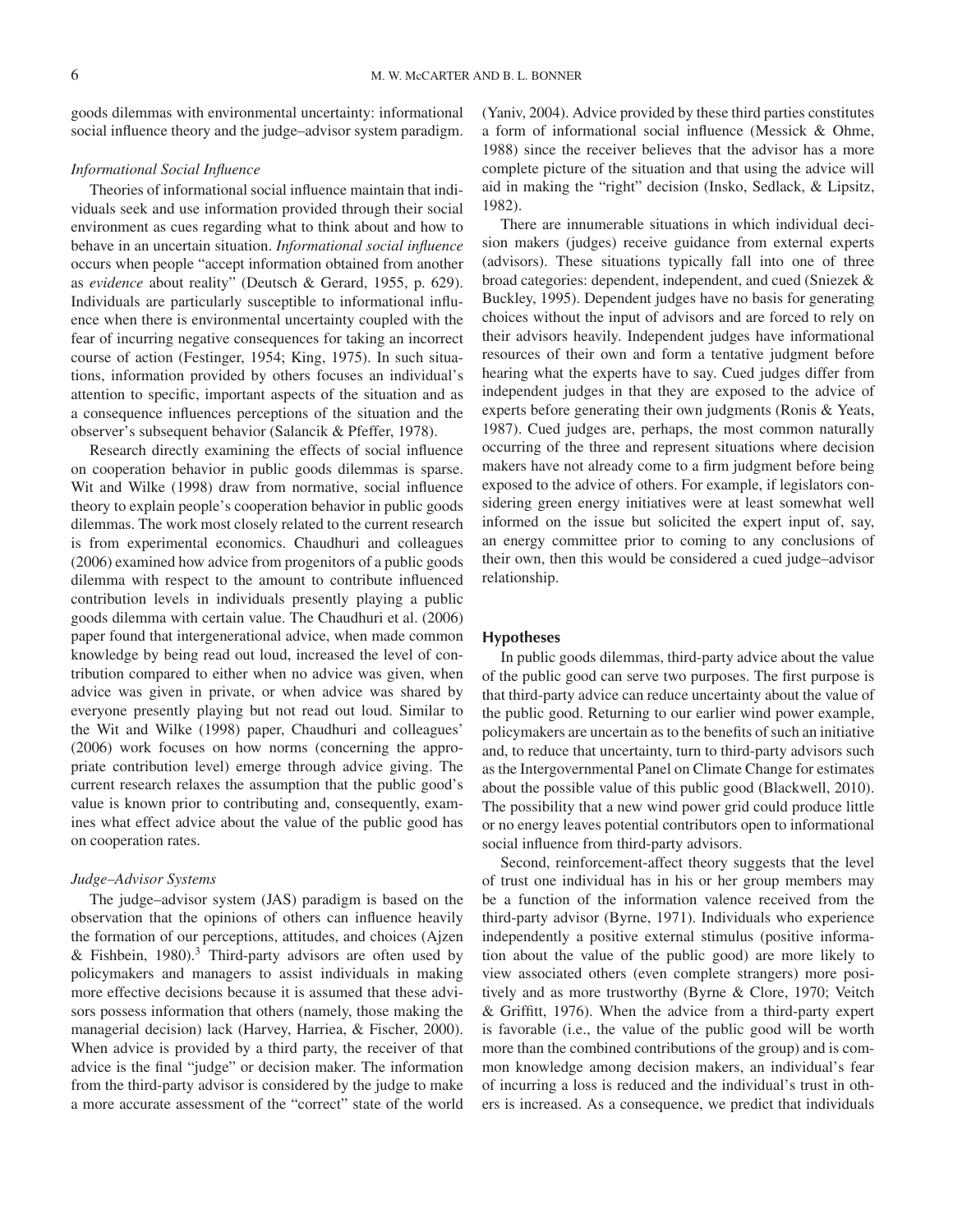receiving favorable third-party advice will be more likely to contribute toward a public good than will those not receiving such advice. However, when the situation is reversed and the advice from the third-party expert is unfavorable (i.e., the value of the public good will be worth less than the combined contributions of the group), individuals' fear of incurring a loss increases. Therefore, such individuals will be more likely to conclude that their fellow group members are also fearful of incurring a loss, and, as a consequence, will be less trusting that their group members will contribute toward the public good. Because of this decrease in trust, these individuals will be less likely to contribute toward a public good compared to when no advice is provided. This theorizing leads to the following hypotheses.

- Hypothesis 1a: An individual will be more likely to cooperate (i.e., contribute toward the public good) when the advice from the expert is favorable, compared to when no advice is given.
- Hypothesis 1b: An individual will be less likely to cooperate (i.e., contribute toward the public good) when the advice from the expert is unfavorable, compared to when no advice is given.
- Hypothesis 2a: An individual's trust that his or her group members will cooperate will increase when the advice from the expert is favorable, compared to when no advice is given.
- Hypothesis 2b: An individual's trust that his or her group members will cooperate will decrease when the advice from the expert is unfavorable, compared to when no advice is given.
- Hypothesis 3: Trust will mediate the relationship between favorable advice from a third-party expert and an individual's likelihood of cooperating.

#### **OVERVIEW OF EXPERIMENTS**

To test and extend the preceding hypotheses, we use a series of laboratory experiments. Laboratory experiments provide high *internal validity* and *psychological realism* whereby we can isolate the relationship between perceptions (i.e., trust) and actual behavior (e.g., cooperation) (Colquitt, 2008; Creswell, 2003). The paradigm the current experiments utilize is an assurance dilemma paradigm (Sen, 1985)—also called a trust social dilemma or stag-hunt game (Liebrand, 1983; Skyrms, 2004).<sup>4</sup> The assurance dilemma models public goods problems yet differs from the often utilized prisoners' dilemma in that offensive non-prosocial behavior (i.e., free riding) is impossible, leaving defensive, non-prosocial behavior as the only means of hindering public good provision (Kollock, 1998). There are several benefits from using the assurance social dilemma. First, as observed by Kollock (1998) and Skyrms (2004), the structure of the assurance public goods dilemma isolates trust as the psychological explanatory variable for a group's deviation from cooperation. Even through incentives are aligned in the assurance public goods dilemma to encourage mutual cooperation, each individual must trust that other parties share his or her expectations and values. An individual must expect the others to cooperate and not want to incur "pleasure from being nasty" by defecting (Abbink & Sadrieh, 2009, p. 306). Further, assurance public goods are common in organizational life. Strategic supply chains that reduce their supply base (making each partner indispensable) and the assembly of land parcels to enhance societal welfare with the creation of renewable energy grids are but two examples of assurance public goods dilemmas where the value of cooperation is uncertain and the providers often turn to outside advice for counsel (Joyce, 2009; McCarter & Northcraft, 2007).

Experiment 1 tests the hypotheses already presented. To enhance external validity (Rosenthal, 1990), the subsequent experiments replicate one another and extend the core model. Experiment 2 replicates and extends Experiment 1 by also examining how mixed estimates (i.e., receiving favorable and unfavorable estimates from two independent advisors) influence cooperation. Experiment 3 replicates and builds on Experiment 2 by increasing the number of independent advisors to four and investigates how different distributions of advice valence (e.g., one favorable estimate with three unfavorable estimates) affect cooperation behavior. In this way, external validity is increased through "generalization" with different populations and "exact replication" across experiments (Tsang & Kwan, 1999).

#### **EXPERIMENT 1**

#### **Method**

## *Sample and Design*

One hundred and twenty-seven students enrolled in business courses at a university in the western United States participated in this experiment for course credit. Experiment 1 investigates the influence of advice (and its valence) on contribution behavior. To this end, this experiment used an unbalanced withinsubjects design in which the first factor involved three outcome variance conditions (no outcome variance, outcome variance with only gain prospects, and outcome variance with gain and loss prospects) and the second factor involved two advice conditions (i.e., positive advice, negative advice). The second factor was crossed with the last condition of the outcome variance factor because we are primarily interested in defensive nonprosocial behavior when facing uncertainty with loss prospects. All advice, when provided, occurred when the value of the public good was uncertain and contained a gain and loss prospect.

#### *Task and Procedure*

Participants completed this experiment via computer. This allowed all decisions to be made anonymously and privately. Upon registering for the experiment, participants were directed to instructions for a series of five independent resource allocation decisions. These resource allocation decisions were presented in a preselected random order. Each decision in this experiment involved a public goods assurance dilemma with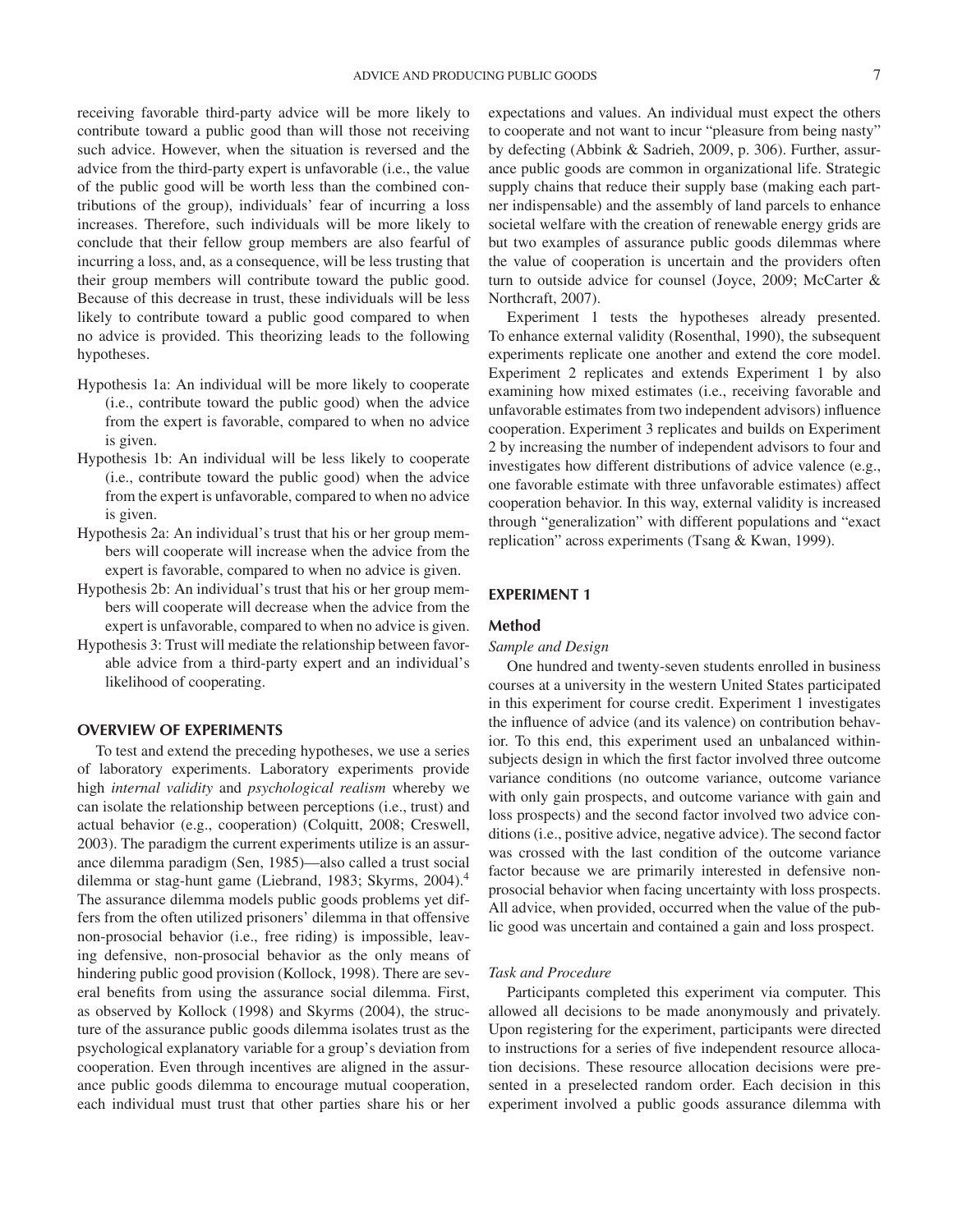three players. In each resource allocation decision, participants were asked to imagine themselves in the role of a property owner who, with two other individuals, had to decide whether to transfer his or her property rights to a firm for the development of a green energy power plant or retain them for private development. The firm and power plant were respectively paired in each resource allocation decision. If not, then whoever retained their property rights for private development would receive 200 game dollars and whoever gave their property rights to the firm received nothing.

Participants were informed that at the end of the experiment each of their choices would be randomly combined with the choices of two other participants for each resource allocation decision, and that each participant would be combined with the same group only once. Neither communication nor contact among the participants was permitted, and additional information about the behavior of other participants or their demographics was not provided. After reading the instructions, the participants completed a quiz to assess their understanding of the nature of the resource allocations decisions being made. Once they completed the quiz, participants made the five resource allocations at their own pace, and answered several questions about the game after each resource allocation decision.

#### *Manipulations*

Consistent with previous research, outcome variance was manipulated by placing a uniform distribution around the value of the public good. Following McCarter and colleagues (2010), the expected value of the public good *remained constant* in each outcome variance condition, while the upper and lower bounds of the distribution varied to create either a gain-only prospect or a gains-and-loss prospect. The three outcome variance conditions, given three-person groups, were as follows.

- **–** *No variance condition:* The value of the public good, if provided, would be \$1350 (\$450 per property owner).
- **–** *Uncertain, gains-only prospect condition:* The value of the public good, if provided, would be any value between \$900 and \$1800 (between \$300 and \$600 per property owner).
- **–** *Uncertain, gains-and-loss prospect condition:* The value of the public good, if provided, would be any value between \$0 and \$2700 (between \$0 and \$900 per property owner).

Thus, based on these three conditions, any time the value of the public good, once produced, falls below \$200 for an individual property owner (or below \$600 in total value in a three-person group), individuals contributing their property rights would incur a loss. The individual incurs a loss because the value of the public good is less compared to if that individual had kept his or her property rights and the sure amount of \$200.

Our third-party advice manipulation had three conditions. In the control condition, no advice was provided, leaving the participants to face a generic three-player public goods

assurance dilemma. In the advice conditions, participants were informed that an individual in a previous session with a PhD and expertise in statistics and estimation methods was provided with additional information about the potential value of the public good and made a prediction based on this information (i.e., the advice offered to the participant). In the favorable condition, the expert believed that the value of the public good would be a total of \$1800 (\$600 per property owner). In the unfavorable condition, the expert believed that the value of the public good would be a total of \$21 (\$7 per property owner).

In each circumstance when advice was provided, participants were informed that the expert was not the same person who provided (or would provide) the estimate about the value of the public good. Having independence among advisors within and across the conditions accomplishes two things. First, independence among advisors prevents participants from experiencing impression effects from repeated interaction with the advisor (Yaniv & Kleinberger, 2000). Second, previous research has found that, controlling for the number of opinions, similar opinions from perceived independent individuals are given more credibility (and as a consequence provide stronger social influences) compared to similar opinions from a group of interdependent individuals (Wilder, 1977). Therefore, this approach facilitates the effective manipulation of informational social influence.

#### *Behavioral and Survey Measures*

The behavioral variable of interest in this study was whether an individual behaved prosocially (and contributed their property rights) or non-prosocially (and kept their property rights for private development). This variable is a binary decision:  $1 =$ behave prosocially and  $0 =$  behave non-prosocially.

Trust in whether an individual's fellow group members would contribute their property rights was measured using a 4 item scale adapted from Robinson (1996). These items were "I fully trust both of the other landowners in my group to allocate their property rights to [the respective firm]," "I believe both of the other players in my group have high integrity," "I believe both of the other landowners in my group have good motives and intentions," and "I think both of the other landowners in my group will treat me fairly by allocating their property rights to [the respective firm]"  $(1 = strongly disagree, 6 = strongly)$ *agree*). The trust scale demonstrated high internal consistency:  $\alpha = .84$ . To assess an individual's fear of incurring a loss even if the public good was provided, we adapted a single item question from McCarter et al. (2010) and asked, "If you and other landowners in your group allocated your property rights to [the respective firm] how concerned would you be about incurring a loss?" (1 = *not at all concerned*, 6 = *very concerned*). Because personal interest or liking toward a "green" cause may influence an individual's willingness to contribute resources toward it, a single-item question asking, "In general, how important do you believe is the development of [the respective green-energy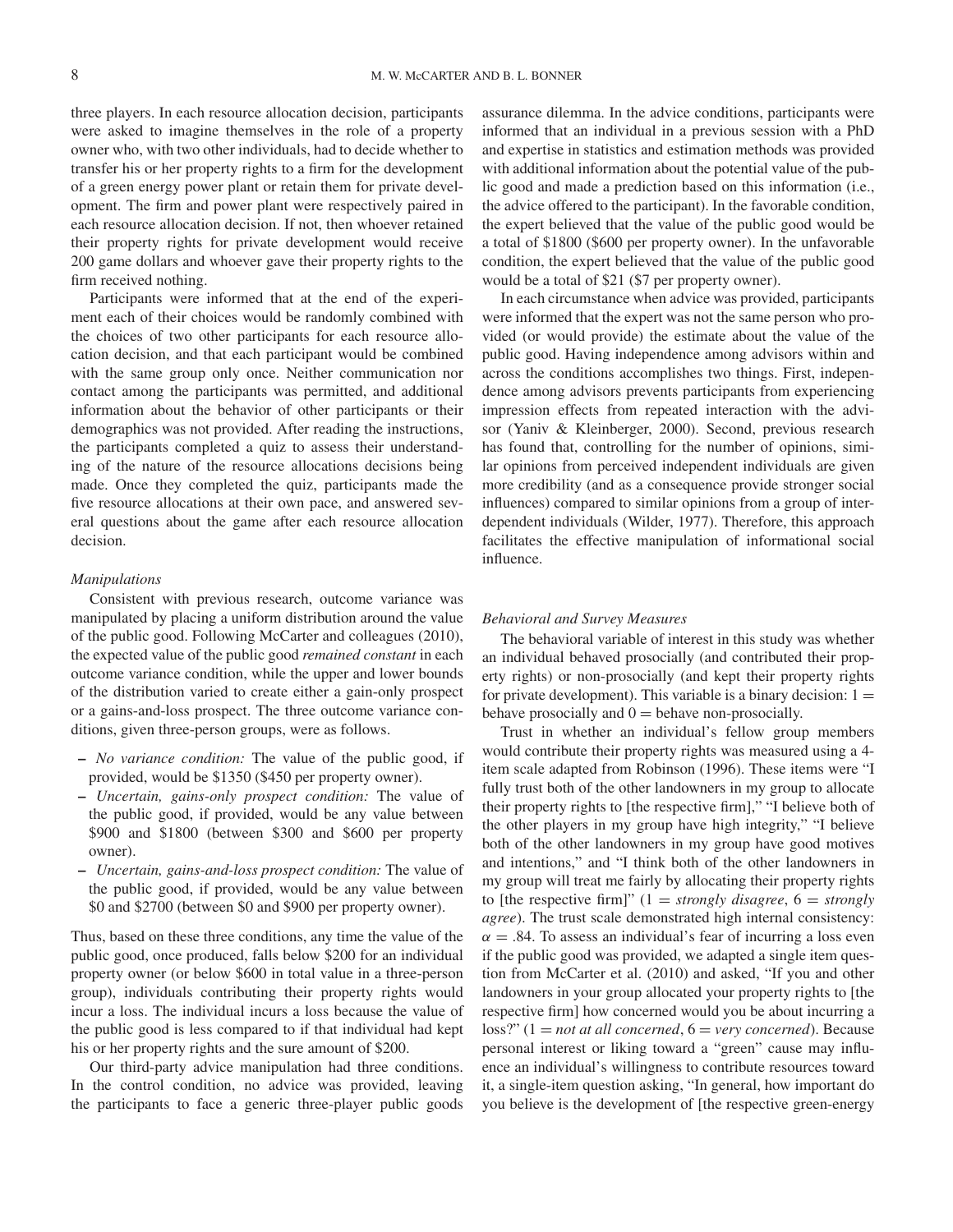source]?"  $(1 = not at all, 6 = very much)$  was used as a control variable.

#### **Results**

The control variable measuring the perceived importance of the development of a respective green energy source did not significantly affect any of the primary results in the current experiment and was excluded from further consideration. The withinsubjects design and dichotomous nature of the main dependent variable (i.e., contribution toward the public good) required that we utilize a Generalized Estimating Equations (GEE) approach. This statistical technique provides output similar to logistic regression and a Wald  $\chi^2$  test statistic (Ballinger, 2004). Prior to testing our hypotheses, the proportion of cooperators and fear of incurring a loss in each outcome variance condition in which no advice was provided was compared to assure successful replication of previous findings. Panel A in Table 1 provides the means and standard deviations of these conditions. As shown in the table, comparing the combined proportions of the two gains-only prospect conditions to the loss-and-gain prospect condition, the proportion of contributors toward the public good only significantly differed between the losses-and-gains prospect condition compared to the two gains-only prospect conditions  $(M = 78\%, SD = 0.42)$ ;  $\chi^2_1 = 11.47, p < .001$ . Using a repeated-measures analysis of variance (ANOVA), a Helmert test found that an individual's fear of incurring a loss was significantly greater in the gain-and-loss prospect condition ( $M = 4.02$ ,  $SD = 1.31$ ) compared to the combined means of the uncertain, gains-only and certain prospects conditions  $(M = 3.73, SD = 1.45);$   $F_{1,126} = 6.49, p = .012.$  There was no significant difference in fear of occurring a loss when

comparing the uncertain, gains-only prospects condition to the certain prospects condition;  $F_{1, 126}$  < 0.30, *n.s.* These findings are consistent with past research (McCarter et al., 2010).

Panel B in Table 1 displays the mean cooperation rates and trust levels across conditions. Hypothesis 1a predicts that individuals will be more likely to cooperate and contribute toward the public good when the advice from the expert is favorable, compared to when no advice is given. Consistent with this prediction, individuals were more likely to contribute toward the public good when positive advice was provided compared to when no advice was provided;  $\chi^2$ <sub>1</sub> = 20.42, *p* < .001. Hypothesis 1b predicts that individuals are less likely to contribute toward the public good when the advice from the expert is unfavorable, compared to when no advice is given. As posited, individuals were less likely to contribute toward the public good when negative advice was provided compared to when no advice was provided;  $\chi^2_1 = 5.09$ ,  $p = .024$ .

Hypotheses 2a and 2b maintained that the valence of the advisor's estimate would affect the level of trust perceived by group members: A positive outcome estimate would increase trust (H2a) and a negative outcome estimate would decrease trust (H2b) as compared to there being no advice provided. As predicted, an analysis utilizing a repeated-measures ANOVA found trust to be significantly higher when advice was favorable compared to when no advice was provided;  $F_{1, 126} = 23.32$ , *p* < .001, and trust was lower when advice was unfavorable compared to when no advice was provided;  $F_{1, 126} = 8.32$ ,  $p =$ .004. Hypotheses 2a and 2b were supported.

Hypothesis 3 posits that an individual's trust in his or her group members would mediate the relationship between an expert's advice valence and that individuals' willingness to allocate his or her property rights toward a green initiative.

TABLE 1 Mean cooperation rates by condition in Experiment 1

Panel A: Mean cooperation rates and fear of incurring a loss in Experiment 1 (replication of McCarter et al., 2010)

|                          |             | Outcome prospects |                  |
|--------------------------|-------------|-------------------|------------------|
| Variable                 | No variance | Gains-only        | Losses-and-gains |
| Cooperation rates        | 0.80(0.40)  | 0.75(0.44)        | 0.61(0.49)       |
| Fear of incurring a loss | 3.76(1.46)  | 3.70(1.43)        | 4.02(1.31)       |

Panel B: Mean cooperation rates and trust by advice-giving treatment

|                          |            | Advice valence   |                    |
|--------------------------|------------|------------------|--------------------|
| Variable                 | No advice  | Favorable advice | Unfavorable advice |
| Cooperation rates        | 0.61(0.49) | 0.87(0.34)       | 0.46(0.50)         |
| Trust (in group members) | 3.57(0.99) | 3.96(1.01)       | 3.32(1.06)         |

*Note*. Standard errors in parentheses. For Panel B, all conditions involve outcome variance with losses-and-gains prospects.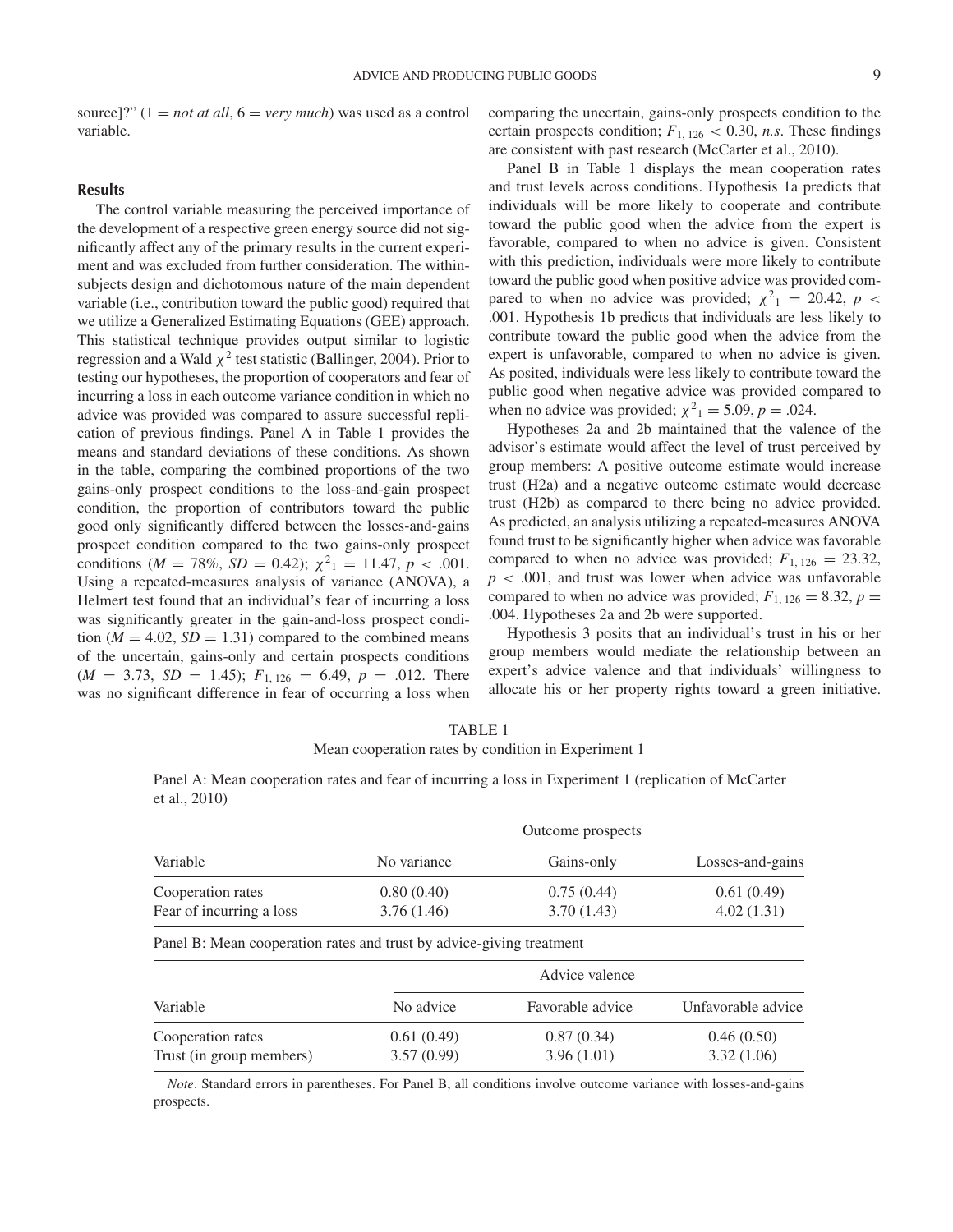To test this hypothesis, the necessary procedures for testing mediation outlined by Kenny, Kashy, and Bolger (1998) were employed. In step 1 the effects of the valence of an advisor's outcome estimate were examined related to the level of trust (Hypothesis 2a and 2b satisfy this step). In step 2 a GEE found a significant, positive relationship between trust and the likelihood of cooperation;  $\chi^2_1 = 51.77$ ,  $p < .001$ . Lastly, a Sobel test found complete mediation by trust between the valence of the advice and the likelihood of cooperation: advice with positive outcome valence,  $z = 2.54$ ,  $p = .007$ , and advice with negative outcome valence,  $z = -2.17$ ,  $p = .015$ , supporting our prediction.

#### **Discussion**

We found support for all of the current experiment's hypotheses. An individual's likelihood of contributing toward a public good with outcome variance was affected by the advice provided to him or her by a third-party advisor. Trust in whether other group members would contribute toward the public good was found to mediate the relationship between third-party advice and contribution behavior. It was also found that fear of incurring a loss decreased when advice from the third-party expert was favorable.

Experiment 2 examines how cooperation behavior may change when two advisors provide either unanimous or conflicting estimates about the value of the public good. This is an important extension for several reasons. First, in the theoretical sense, understanding how conflicting information from third-party advisors in a small-group situation like ours pushes our understanding about the boundaries of informational social influence affects on intergroup relations. Second, in the managerial sense, advice is often acquired from multiple sources of information and these sources of information may contradict.

## **EXPERIMENT 2**

It is often the case that decisions are made based on advice from multiple advisors (Yaniv & Milyavsky, 2007), and such advisors may have different preferences about a course of action. For decades, the divergence of expert advice has been found in a variety of organizational contexts such as medical diagnoses (Einhorn, 1974), auditing financial reports (Kida, 1980), and, more recently, green energy initiatives (Mieszkowski, 2006). Given the ubiquitous nature of conflicting input, we argue that understanding the effects of multiple advisors is important to advancing our understanding of how judges make decisions in public good dilemmas.

Trusting an advisor's estimate is a critical determinant for whether an individual uses the advice (Sniezek & Van Swol, 2001). Receivers of mixed information often discount the information altogether and do not trust the sources of the information. This discounting may be a defensive strategy because the nonexpert cannot evaluate the relative merits of the different

sources of advice (Shanteau, 2001). Thus, we predict that receiving mixed estimates from two advisors about the potential value of a public good will have a negative effect on the likelihood of an individual cooperating as compared to when two advisors both give favorable estimates. Receiving mixed estimates, an individual is likely to have low trust in both experts' estimates and discount both estimates. Having low trust in the estimates, an individual remains uncertain about the value of the public good.

When experiencing this uncertainty about the value of the public good, individuals may also experience low trust in their group members. Research on uncertainty and emotions suggests that when individuals face uncertainty about the benefits they will receive from participating in a given situation, they experience negative emotions about, and distrust in, those involved in the situation (Kiefer, 2005). This finding is complimentary to reinforcement-affect theory (e.g., Byrne & Clore, 1970): Feeling negative emotions about a situation leads individuals to perceive those associated with the situation (e.g., their group members and the experts giving the information) negatively (e.g., not to trust them). Experiencing low trust and fearing a potential loss, the individual will be more likely not to contribute toward the public good.

- Hypothesis 4: Individuals who receive mixed valence estimates from third-party experts will be less likely to contribute toward the public good compared to when both third-party estimates are favorable.
- Hypothesis 5: An individual's trust in the experts' advice will be low when the valence estimates from third-party experts are mixed compared to when both third-party estimates are favorable.
- Hypothesis 6: An individual's trust that his or her group members will cooperate will mediate the relationship between the distribution of valence estimates and the likelihood of contributing toward the public good.
- Hypothesis 7: An individual's trust in the experts' advice will mediate the relationship between the distributions of valence estimates and trust that his or her group members will cooperate.

## **Method**

#### *Sample*

Ninety-four students at a university (different from the one in Experiment 1) in the western United States participated in this experiment for payment. Demographic information about the sample was gathered and showed that 48% of the sample was male, the average age was 20 years, and the average work experience was 2.6 years.

#### *Task and Procedure*

The procedures for this experiment were identical to those in Experiment 1, with the addition of three advisor conditions. To avoid the potential issue of mixed-gender effects in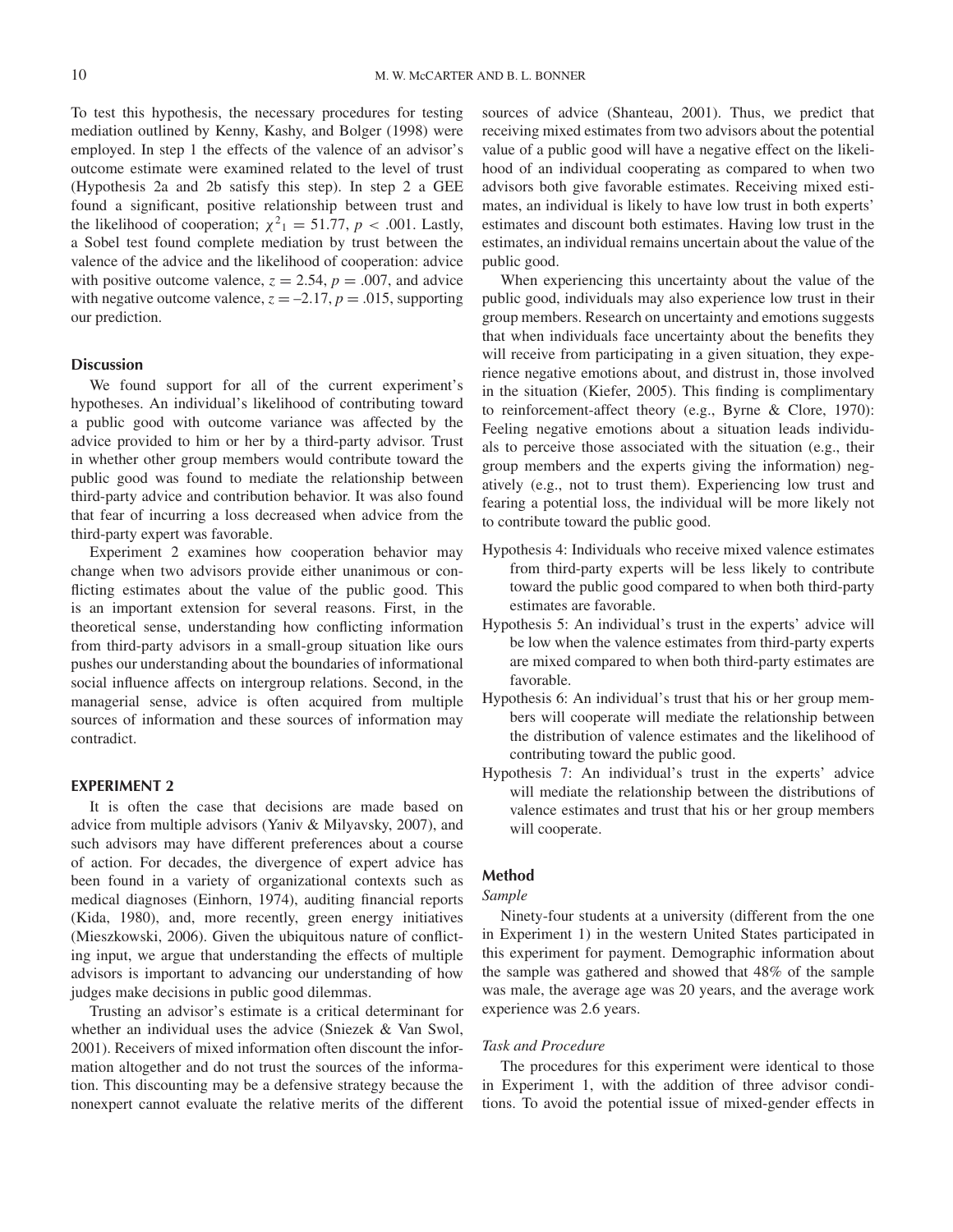groups, all sessions involved individuals of the same gender. Also, the different resource allocation decisions were blocked by advice condition (i.e., no advice provided, one advisor, and two advisors) and within these blocks the treatments were ordered using a Latin square design, allowing us to control for order effects. Participants received a US\$7 show-up fee and were informed that at the end of the session one game would be selected and played for real money at the conversion rate of  $2\varphi = 1$  game dollar earned. The participants did not know which resource allocation decision was selected until the end of the session. Upon the participants completing their decisions, a game was selected from the session, a value randomly chosen, and the subjects were paid accordingly and dismissed.

#### *Additional Treatments*

Three additional advice treatments were presented in this experiment. Each treatment involved two advisors providing estimates about the value of the public good, and these three treatments varied as to whether the valence of the advisors' estimates agreed or disagreed.

- **–** *Two favorable estimates:* Two advisors provided favorable estimates about the value of the public good; that is, Expert 1 estimated the value of the public good would be \$1575 (\$525 per property owner) and Expert 2's estimate was \$1890 (\$630 per property owner).
- **–** *Two unfavorable estimates:* Two advisors provided unfavorable estimates about the value of the public good; that is, Expert 1 estimated the value of the public good would be \$90 (\$30 per property owner) and Expert 2's estimate was \$15 (\$5 per property owner).
- **–** *Mixed estimates:* The two advisors provided valence conflicting estimates about the value of the public good; that is, Expert 1 estimated the value of the public good would be \$66 (\$22 per property owner—an unfavorable estimate) and Expert 2's estimate was \$1875 (\$625 per property owner—a favorable estimate).

The two unfavorable estimates condition was necessary to assure that trust in the advisor's estimates was only a function of mixed advice and not the valence of the advice.

## *Measures*

Because some participants received mixed advice from advisors, we asked several questions to assess how different distributions of advice valence affected participants' perceptions of the advisors. To assess how much an individual trusted an expert's estimation, a one-item measure asked, "How much did you trust your Expert's estimation?"  $(1 = not at all, 7 = very$ *much*). All remaining measures were identical to those used in the previous experiment. Questions about trust in advice and consideration of advice were asked separately for each advisor when two advisors were present. The trust scale (in fellow group

members) showed high internal consistency:  $\alpha = .80$ . In addition to an individual's perceived importance of supporting green initiatives, we used gender as a control variable.

#### **Results**

The control variables gender and perceived importance of green initiatives had no significant effect on the primary results of this experiment. We also successfully replicated all findings in Experiment 1.5

#### *Hypothesis Testing*

Table 2 provides the mean cooperation rates and trust levels for group members and advisors for Experiment 2. Hypothesis 4 posits that when the estimate of the outcome is mixed, individuals would be less likely to contribute than when both advisors gave favorable estimates. GEE revealed that contribution rates were significantly less when advisors provided mixed outcome valence estimates compared to when both estimates were favorable;  $\chi^2_1 = 31.76$ ,  $p < .001$ , supporting Hypothesis 4.

Hypothesis 5 predicts that an individual's trust in the experts' advice will be low when the valence estimates from experts are mixed compared to when both third-party estimates are favorable. Because our item measuring trust in Expert 1's estimate significantly correlated with trust in Expert 2's estimate  $(r =$ 0.74,  $p < .001$ ), both items were averaged to produce one score of trust in the paired experts' estimates. In support of Hypothesis 5, a repeated-measures ANOVA found that trust in both experts' estimates was significantly lower when advisors provided mixed outcome valence estimates compared to when both estimates were favorable;  $F_{1, 93} = 84.47, p < .001$ .

Hypothesis 6 posits that an individual's trust in their group members' willingness to cooperate mediates the relationship between the distribution of valence estimates and the likelihood of contributing toward the public good. Following the method of Kenny and colleagues (1998), trust in fellow group members was found to significantly mediate the relationship between the distribution of valence estimates and the likelihood of contributing toward the public good;  $z = -3.77$ ,  $p = .001$ . This finding supports Hypothesis 6.

Hypothesis 7 stated that an individual's trust in the experts' advice mediates the relationship between the distribution of valence estimates and trust that their group members. A mediation analysis found support for Hypothesis 7: An individual's trust in the experts' advice mediated the relationship between the distribution of valence estimates and trust that their group members would cooperate;  $z = 5.58$ ,  $p < .001$  (Kenny et al., 1998).

#### *Post Hoc Analysis*

Supplemental analysis involved probing the possibility of different reasons for defection in the conditions with two advisors and examining differences in cooperation rates as a function of advice distribution. Using a Bonferroni adjusted  $\alpha =$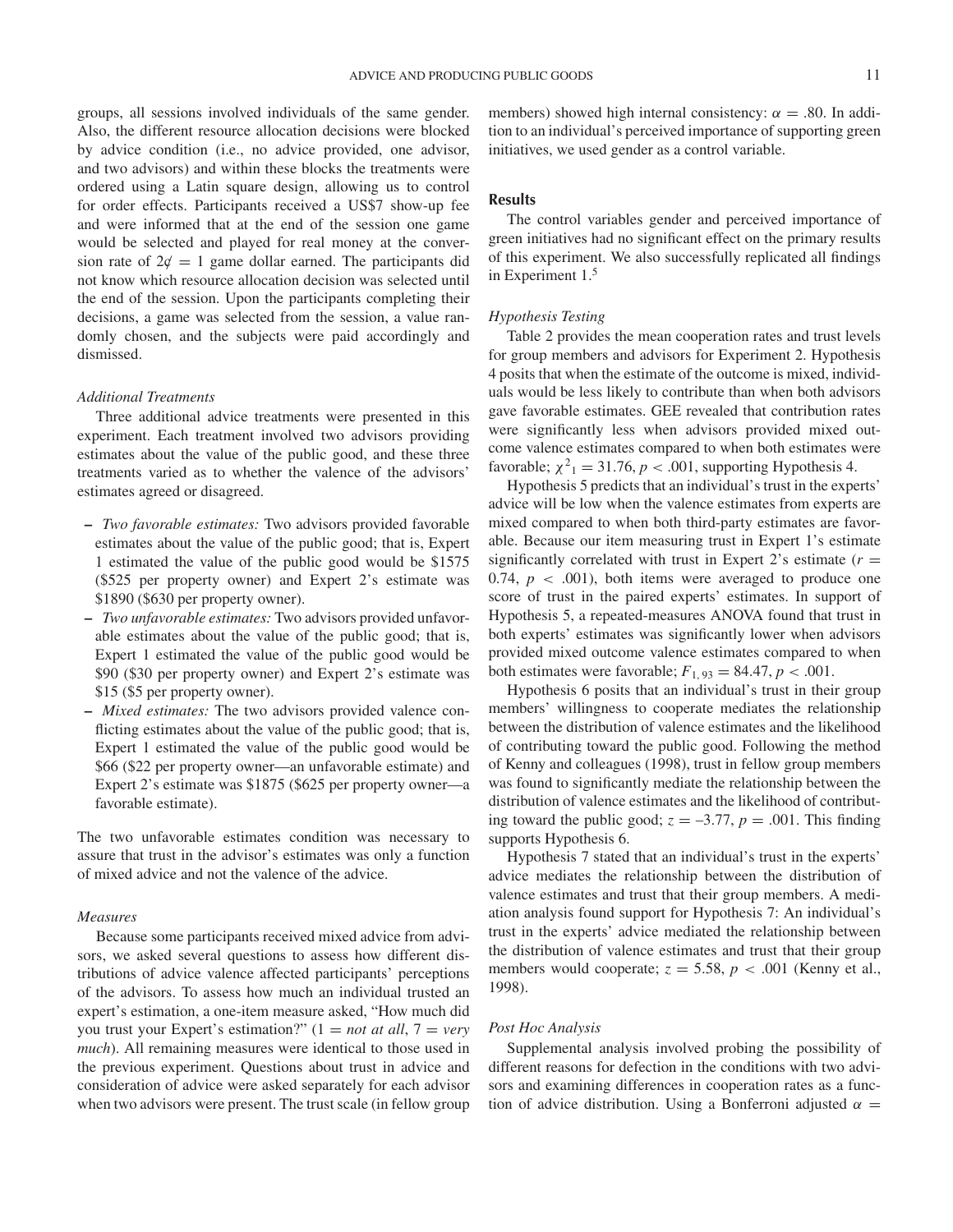|                          |            | Mean cooperation rates and trust in Experiment 2 |                                 |              |
|--------------------------|------------|--------------------------------------------------|---------------------------------|--------------|
|                          |            |                                                  | Advice valence and distribution |              |
| Variable                 | No advice  | Uniform favorable<br>advice                      | Uniform unfavorable<br>advice   | Mixed advice |
| Cooperation rates        | 0.67(0.47) | 0.95(0.23)                                       | 0.13(0.34)                      | 0.51(0.50)   |
| Trust (in group members) | 3.98(1.00) | 4.51(1.01)                                       | 3.40(1.13)                      | 3.77(1.02)   |
| Trust (in experts)       |            | 4.55(1.13)                                       | 4.13(1.52)                      | 3.48(1.11)   |

TABLE 2 Mean cooperation rates and trust in Experiment 2

*Note*. All conditions involve outcome variance with losses-and-gains prospects. Standard errors in parentheses.

.006, a repeated-measures ANOVA indicated that trust in fellow group members was lessened when both experts provided unfavorable advice ( $M = 3.40$ ,  $SD = 1.13$ ) compared to when no advice was provided ( $M = 3.98$ ,  $SD = 1.00$ );  $F_{1,93} = 32.16$ ,  $p < .006$ , and that trust in fellow group members increased when both experts provide favorable advice  $(M = 4.51, SD =$ 1.01) compared to when no advice was provided  $(M = 3.98)$ ;  $F_{1,93} = 35.24$ ,  $p < .006$ . Also there was significantly less trust in group members when both experts gave unfavorable estimates compared to when the estimates were both favorable;  $F_{1, 93} =$ 104.34,  $p < .006$ . Trust in fellow group members was critical of whether individuals decided to cooperate in the various two-advisor conditions. However, this was not the case for an individual's trust in the advisors' estimates. Trust in the advisors' estimates did not significantly change when comparing dual unfavorable advice  $(M = 4.13, SD = 1.52)$  and dual favorable advice conditions ( $M = 4.54$ ,  $SD = 1.13$ );  $F_{1, 93} = 6.30$ , *n.s.*, but did significantly change in the mixed-estimate advisor condition ( $M = 3.48$ ,  $SD = 1.10$ );  $F_{1,93} = 58.86$ ,  $p <$ .006 (Helmert test). These analyses of the changes in trust in advisors' estimates and in fellow group members suggest that trust in group members influenced cooperation behavior in all dual-advisor conditions, but trust in the advisors' estimates also influenced cooperation behavior in the mixed estimate advisor condition.

Our finding that mixed advice decreased participants' trust in the advisors (and group members) led us to speculate that mixed advice would further lead to decreased cooperation compared to our control condition where no advice was given. As shown in Table 2, individuals were more likely to contribute toward the public good when no advice was provided compared to when mixed advice was provided;  $\chi^2_1 = 4.90$ ,  $p = .027$ .

## **Discussion**

This experiment found support for the posited hypotheses. Receiving mixed estimates about the value of the public good from two advisors can impede the public good's provision. However, supplemental analysis suggests that there are different psychological mechanisms that influence cooperation when advisor estimates are unanimous compared to when they are mixed. When estimates about the value of the public good are unanimous (i.e., both favorable or both unfavorable), trust in fellow group members drives cooperation decisions whereas trust in the expert's estimates does not change. One explanation is that when advice is consistent, participants trust the advisors' estimates, whether those estimates are favorable or unfavorable. However, although group-member trust is also important when advice is mixed, trust in the advisors' estimates also plays a significant role. Mixed estimates lead an individual to trust neither advisor's estimate, and this decline in advisor trust decreases trust that fellow group members will contribute toward the public good. Further, these perceptions mirror contribution behavior: Participants receiving mixed advice were less likely to contribute to the public good compared to when no advice was given.

In the current experiment, the mixed condition had a disagreement rate of 50%: One advisor provided a favorable estimate and the other gave an unfavorable estimate. From this, we cannot speak to situations involving more advisors such that a majority could give estimates of one valence (e.g., favorable) whereas a minority provides an estimate of the opposite valence (e.g., unfavorable). We address this question in the third experiment of the current research, drawing from the advice-taking literature on outlying opinions. Also, our post hoc finding that mixed advice created less cooperation compared to there being no advice was unanticipated.

#### **EXPERIMENT 3**

In this third experiment, we explore the mixed-estimate finding of Experiment 2 further by examining mixed-estimates coming from a group of four advisors. The presence of four advisors provides the opportunity to examine a wider distribution of advice valence such as a 25% unfavorable/75% favorable split, as well as unanimous estimate valence (100% unfavorable), as well as estimates balanced in valence (50% favorable vs. 50% unfavorable). Although previous work on advice taking suggests that receiving mixed estimates may result in a loss of trust in the advisors (Shanteau, 2001), recent research also finds that individuals discount an advisor's estimate when the advisor is in the minority. Specifically, Harries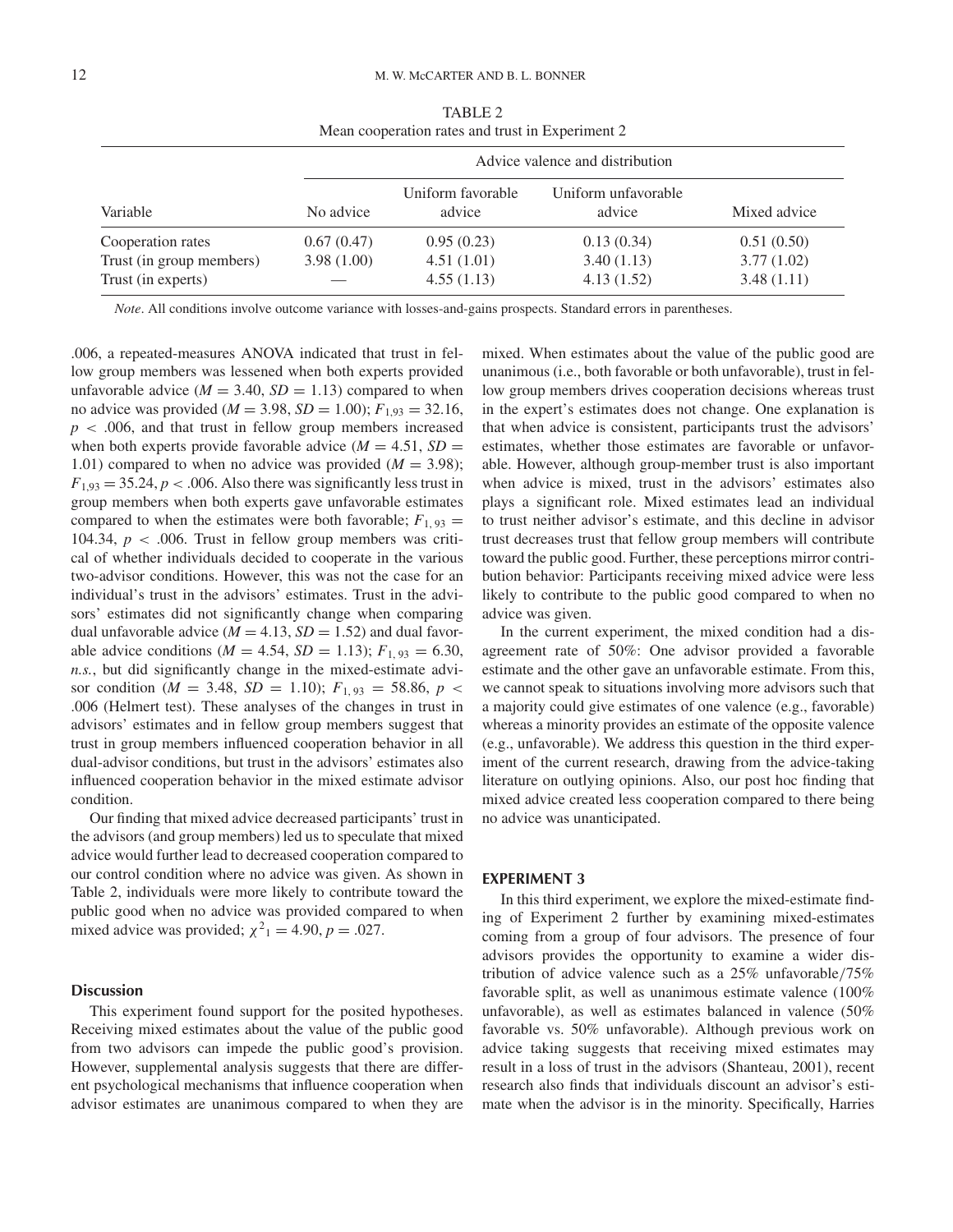and colleagues (2004) investigated the case in which four advisor estimates about a particular question were obtained (e.g., In what year was [a particular city] founded?) such that three advisors were very close to each other in terms of their estimates and the remaining advisor was an outlier. They found that individuals discounted outliers and, because of simplicity of the strategy, made their estimates by taking the median of the three remaining decisions. In short, it may be that it is not the presence of disagreement in estimate valence that decreases cooperation via losing trust in the advisors, but rather it may be necessary for there to be a significant portion of disagreement before trust in the advisors declines. Extending Harries and colleagues' previous findings, we make the following predictions.

- Hypothesis 8a: An individual will be more likely to cooperate when the individual receives at least 75% favorable estimates from advisors compared to when the individual does not.
- Hypothesis 8b: An individual will be more likely to defect when the individual receives at least 75% unfavorable estimates from advisors compared to when the individual does not.

Experiment 2 found that individuals facing balanced advisors—that is, one advisor is predicting the value of the public good to be positive and the other is predicting it to be negative—are less likely to contribute toward the public good than if no advice had been given. As suggested by Brown and colleagues' (1988) research on information signaling in markets, evenly split advice from advisors creates additional uncertainty that is added to the existing uncertainty experienced by the individual debating whether to contribute to public good with a loss prospect. Adding additional layers of uncertainty has been found to decrease cooperation in social dilemmas such as contributing toward public goods (Beil & Gärling, 1995). This increase of uncertainty may increase an individual's tendency not to contribute toward the public good.

Hypothesis 9: An individual will be less likely to cooperate when the individual receives perfectly mixed estimates from advisors compared to when the individual receives no advice.

#### **Method**

## *Sample*

Eighty-nine students at a university (same as the one in Experiment 2) in the western United States participated in this experiment for payment. The average age was 20 years, 51% were male, and the average work experience was 3.2 years.

#### *Task and Procedures*

The task and procedures (i.e., payment method and session procedures) for the current experiment were identical to those in Experiment 2 of the current research with the exception of our use of four-person advisory conditions with five treatments

(described in the next subsection). As with Experiment 2, the different resource allocation decisions were blocked by advice condition (i.e., no advice provided, one advisor, two advisors, and—in the case of the current experiment—four advisors) and the treatments within these blocks were ordered in a Latin square design.

#### *Additional Treatments*

The additional condition involved providing participants with four estimates about the value of the public good, each coming from an independent advisor. The five treatments within the new condition varied as to whether the valence of the advisors' estimates agreed or disagreed. Specifically:

- **–** *Four favorable estimates:* The four advisors all provided favorable estimates about the value of the public good; that is, Expert 1 estimated the value of the public good would be \$1200 (\$400 per property owner), Expert 2's estimate was \$1449 revenue dollars (\$483 per property owner), Expert 3's estimate was \$1236 revenue dollars (\$412 per property owner), and Expert 4's estimate was \$1527 revenue dollars (\$509 per property owner).
- **–** *Four unfavorable estimates:* All four advisors provided unfavorable estimates about the value of the public good; that is, Expert 1 estimated the value of the public good would be \$21 (\$7 per property owner), Expert 2's estimate was \$30 revenue dollars (\$10 per property owner), Expert 3's estimate was \$18 revenue dollars (\$6 per property owner), and Expert 4's estimate was \$27 revenue dollars (\$9 per property owner).
- **–** *One favorable and three unfavorable:* One advisor provided a favorable estimate and the remaining advisors gave unfavorable estimates about the value of the public good; that is, Expert 1 estimated the value of the public good would be \$1824 (\$608 per property owner), Expert 2's estimate was \$72 revenue dollars (\$24 per property owner), Expert 3's estimate was \$99 revenue dollars (\$33 per property owner), and Expert 4's estimate was \$66 revenue dollars (\$22 per property owner).
- **–** *One unfavorable and three favorable:* One advisor provided an unfavorable estimate and the remaining advisors gave favorable estimates about the value of the public good; that is, Expert 1 estimated the value of the public good would be \$33 (\$11 per property owner), Expert 2's estimate was \$1800 revenue dollars (\$600 per property owner), Expert 3's estimate was \$1500 revenue dollars (\$500 per property owner), and Expert 4's estimate was \$1740 revenue dollars (\$580 per property owner).
- **–** *Two unfavorable and two favorable:* Two advisors provided an unfavorable estimate and the other two advisors gave favorable estimates about the value of the public good; that is, Expert 1 estimated the value of the public good would be \$1650 (\$550 per property owner), Expert 2's estimate was \$48 revenue dollars (\$16 per property owner), Expert 3's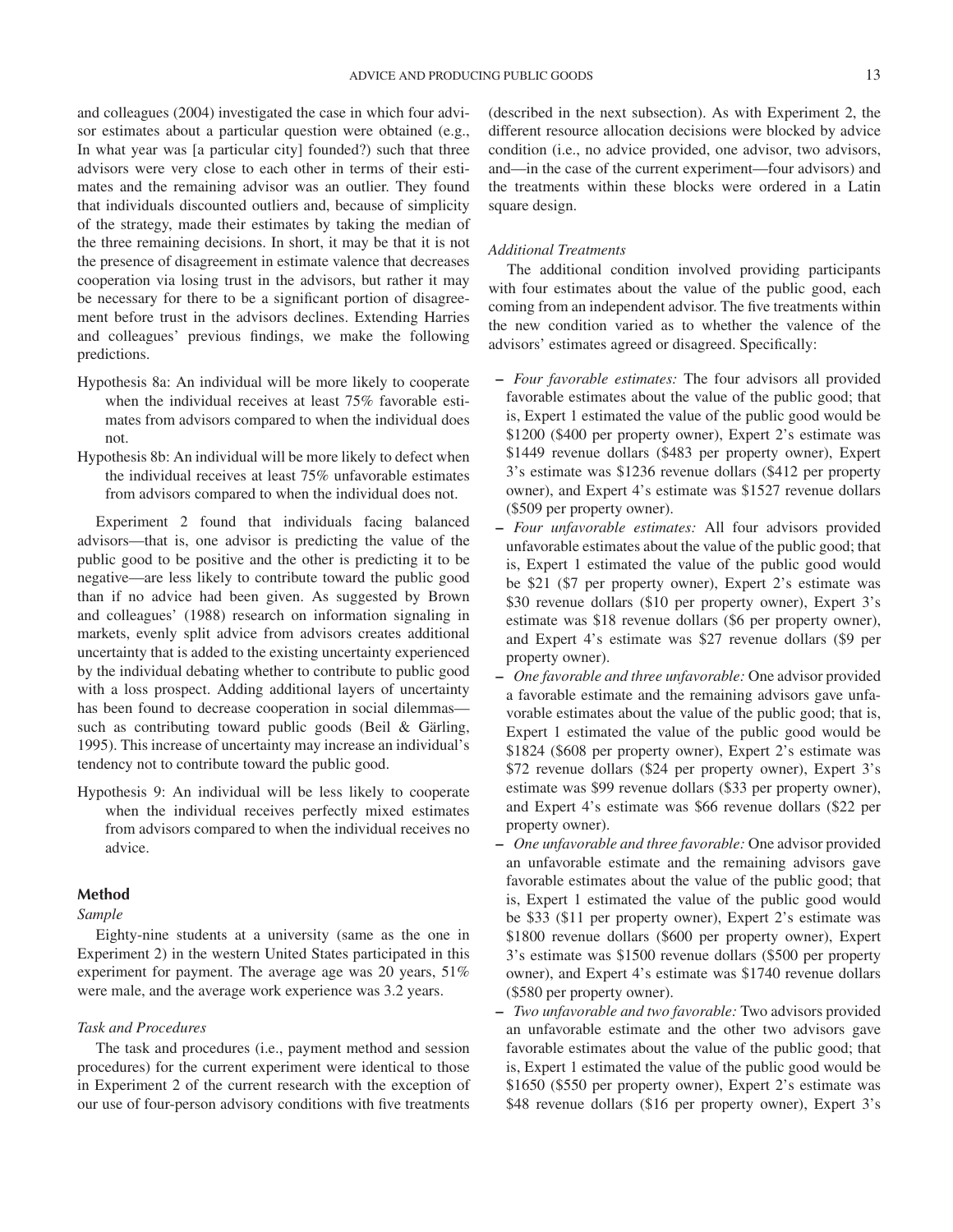estimate was \$54 revenue dollars (\$18 per property owner), and Expert 4's estimate was \$1749 revenue dollars (\$583 per property owner).

In the outlier conditions, we followed Harries and colleagues (2004, p. 338) by preparing the materials such that the outlier estimate had a *z*-score greater than 2.0 and all other estimates have *z*-scores less than 2.0.

#### *Measures*

All measures were identical to the previous experiment with two exceptions. Questions about trust in advice were asked four times in conditions with four advisors. The Cronbach's alpha for the trust (in fellow group members) scale was  $\alpha = .79$ .

## **Results**

The control variables gender and perceived importance of green initiatives had no significant effect on the primary results of the current experiment. We successfully replicated all findings from Experiment 2.<sup>6</sup>

#### *Hypothesis Testing*

Table 3 provides the mean cooperation rates and trust levels across conditions. Hypothesis 8a predicted that an individual would be more likely to cooperate when the individual receives 75% or more favorable estimates from advisors compared to when the individual does not, and Hypothesis 8b maintained that an individual would be more likely to defect when the individual receives 75% or more unfavorable estimates from advisors compared to when the individual does not. Using the unanimous favorable condition as the reference category, a GEE found that cooperation did not significantly change when three advisors gave favorable estimates:  $\chi^2_1 = 0.01$ , *n.s.*, but did significantly decrease when only two advisors' estimates were favorable:  $\chi^2_1 = 28.99$ ,  $p \leq .001$ ; when only one advisor's estimate was favorable:  $\chi^2_1 = 60.83$ ,  $p \leq .001$ ; and when no advisors' estimates were favorable;  $\chi^2_1 = 54.22$ ,  $p < .001$ . Lastly, there was no significant difference in cooperation rates when comparing three unfavorable advisors to four unfavorable advisors conditions;  $\chi^2_1 = 0.15$ , *n.s.* These findings support Hypotheses 8a and 8b.

Hypothesis 9 maintained that individuals would be less likely to cooperate when receiving perfectly mixed advice (50% favorable vs. 50 unfavorable) compared to when they received no advice about the value of the public good. Merging the two perfectly split conditions, GEE found that balanced mixed advice significantly decreased cooperation;  $\chi^2$ <sub>1</sub> = 4.78, *p* = .029. Comparing each perfectly split condition independently to the control condition yielded results consistent with this omnibus finding; two-advisor condition ( $\chi^2$ <sub>1</sub> = 4.08, *p* = .043) and four-advisor condition ( $\chi^2$ <sub>1</sub> = 3.74, *p* = .053).

#### *Post Hoc Analyses*

To examine further why individuals cooperated, we analyzed the participants' trust in their individual advisors and fellow group members. The descriptive statistics for these trust measures are provided in Table 4, and the following supplemental analysis used a Bonferroni adjusted  $\alpha = .004$ . From Panel A, it can be seen that trust in an individual advisor's estimate depends on how their estimate compares to the other advisors' estimates. Specifically, individuals trust an outlying advisor significantly less than those whose estimates are in consensus. Also, it may be observed that the mean level of trust in agreeing advisors is significantly less when those advisors are balanced (i.e., 50% favorable vs. 50% unfavorable) compared to when there is an outlying estimate. When comparing agreeing advisors in the two-unfavorable-versus-two-favorable condition to the respective three-(un)favorable-versus-one-favorable (unfavorable) condition, a repeated-measures ANOVA found a significant difference in trust in advisor estimates: Participants trusted the agreeing advisors with favorable estimates less in the two-unfavorable-versus-two-favorable condition compared to the agreeing advisors in the three-favorable-versus-oneunfavorable condition;  $F_{1, 88} = 50.14, p < .004$ ; and participants trusted the agreeing advisors with unfavorable estimates less in the two-unfavorable-versus-two-favorable condition compared to the agreeing advisors in the three-unfavorable-versus-onefavorable condition;  $F_{1, 88} = 25.30, p < .004$ .

We examined next how trust in fellow group members changed as a function of the distribution of estimation valence. From Panel B, we see that trust in fellow group members does not change when comparing advisory groups with complete consensus for either 100% unfavorable or 100% favorable estimates as compared to when there is an outlier present (i.e., when either 75% unfavorable or 75% favorable; both  $F$ 's<sub>1,88</sub> < 2.12, both *p*'s n.s.). However, trust in group members was significantly different in the balanced advice condition compared to the complete consensus and outlier conditions of either valence; both  $F$ 's<sub>1, 88</sub> > 14.90, both  $p$ 's < .004 (both Helmert tests).

## **Discussion**

This experiment investigated how different distributions of estimation valence affected cooperation in public goods dilemmas. We found that trust in the advisors' estimates changed as a function of how many advisors within a group agreed concerning whether the public good's value would be favorable or unfavorable. Lastly, regardless of the number of advisors, when the advisors were balanced about the valence of the public good, individuals were less likely to cooperate compared to when no advice was provided.

#### **GENERAL DISCUSSION**

In many real-world public good dilemmas, the value of the public good is not known a priori to individuals contributing their resources. When outcome variance in the value of the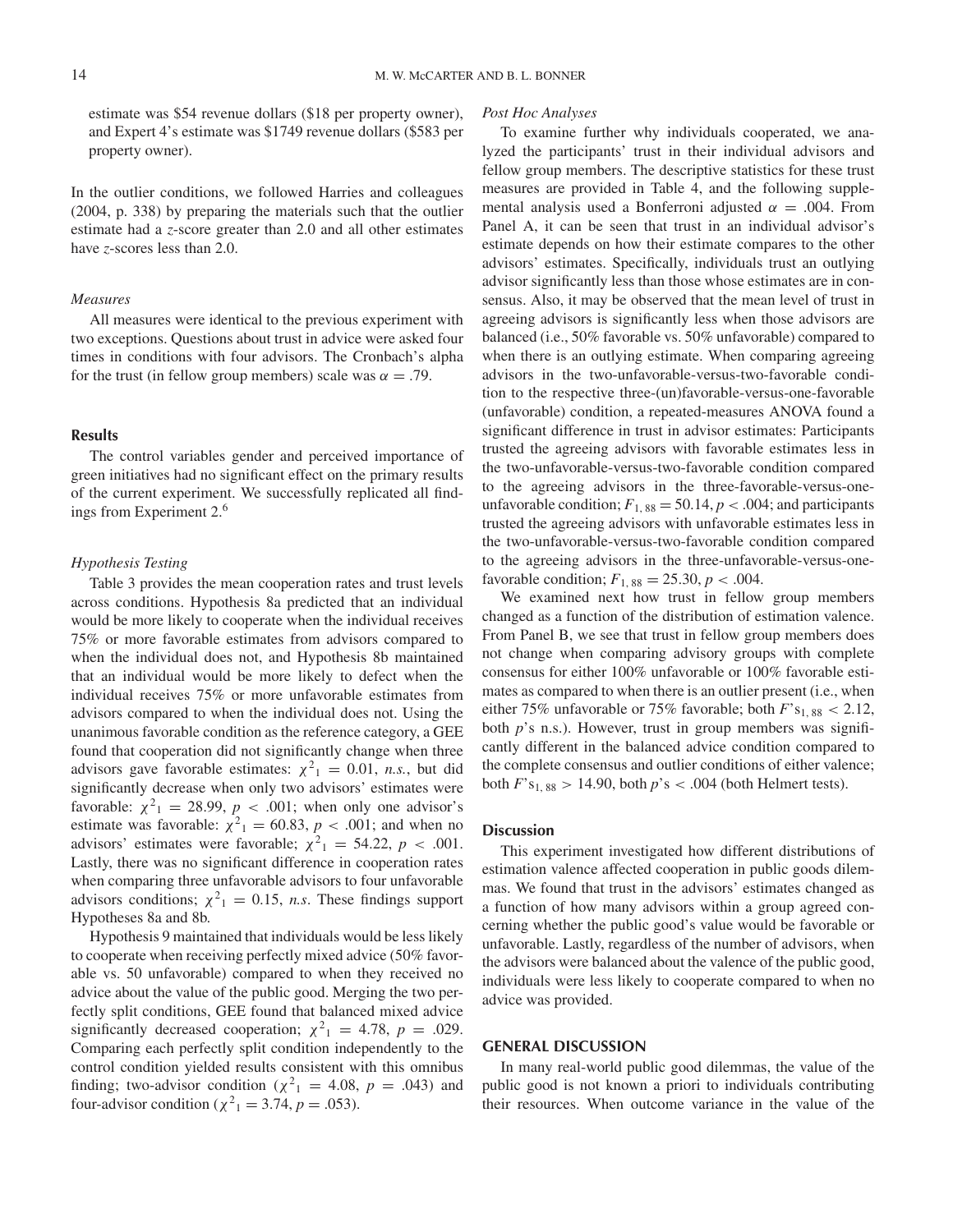|                    |                             |                     | Advice valence and distribution |                     |                               |
|--------------------|-----------------------------|---------------------|---------------------------------|---------------------|-------------------------------|
| Number of advisors | Uniform<br>favorable advice | 3 vs.<br>1 Positive | Mixed<br>advice                 | 3 vs.<br>1 Negative | Uniform<br>unfavorable advice |
| 2<br>4             | .96(.21)<br>.93(.25)        | .93(.25)            | .53(.50)<br>.52(.50)            | .19(.40)            | .11(.50)<br>.25(.43)          |

TABLE 3 Mean cooperation rates in Experiment 3

*Note*. All conditions involve outcome variance with losses-and-gains prospects. Standard errors in parentheses. The mean cooperation rate and standard error for the control condition (where no advice was provided) was .67 (.47).

public good contains a loss prospect, individuals are less likely to contribute toward its provision. The presence of both outcome variance and social uncertainty pose a dual-uncertainty problem for organizations attempting to provide public goods through prosocial behavior. We extend previous research by showing how advice from third-party experts can reduce uncertainty about the value of the public good and uncertainty about the future behavior of others involved in the public goods dilemma (Experiment 1). However, although third-party advice can influence cooperative behavior through increasing trust among group members, the uniformity of the valence of advice significantly affects cooperative behavior through trust in the advisory system. This negative effect occurs because individuals lose trust in their fellow group members, and, fearing others think as they do, defect defensively. However, as shown in Experiment 2, the psychological path to cooperation when both advisors are unanimous is different from when they are mixed (with two advisors). When both advisors are unanimous, trust in fellow group members becomes the causal mechanism. Experiment 3 expanded on this, finding that outlying opinions are discounted, resulting in individuals trusting in their group members and cooperating just as much as when the advisors' estimates are unanimous.

#### **Theoretical and Managerial Implications**

The current findings push our understanding of public goods dilemmas and advice taking in several ways. First, advice provided by third-party experts represents a dual-uncertainty reducing mechanism. Previous research focuses on how various unilateral and joint interventions influence cooperation through mitigating social uncertainty (Messick & Brewer, 1983), with more than a decade of requests from scholars to find ways to reduce environmental uncertainty (Gärling et al., 1998). The current article investigates at least one way to reduce both sources of uncertainty: advice from third-party experts. Facing environmental uncertainty, individuals are susceptible to social influence, and advice provided by perceived experts can influence an individual's perceptions about others' intentions and the possible value of the public good.

A second insight is in bridging of advice-taking and smallgroups literatures. Previous research on advice taking examines how advice is interpreted and used by groups, and these studies focus on how member suggestions are used to collectively make estimates or decide a course of action (Davis, 1973). To extend this work, Bonaccio and Dalal (2006) encouraged applying the advice-taking literature to the small-group research domain. The research reported in the current article applies and empirically explores the psychology behind advice taking, and how advice can influence conflict in small group social dilemmas (Levine & Moreland, 1990). Specifically, third-party advice can influence the interpersonal relations—specifically group-member trust— thereby impacting voluntary cooperation through reducing group conflict.

Our findings also hold implications for managing the provision of public goods. First, consider internal versus external control of public good provision. Collectives often appoint a leader, independent of the group, to help provide the public good (De Cremer, 2007). Although this may appear as a sensible external control mechanism for facilitating public goods provision, the appointment of a leader may raise concern among group members losing control over their ability to choose whether or not to invest, as the leader's decision may conflict with the wishes of the group members. Desiring to preserve their control over their private property (i.e., private resources they can choose contribute toward the public good or withhold), individuals may be reluctant to use a leader (van Dijk, Wilke, & Wit, 2003). In contrast, advice taking from third-party advisors provides groups access to expertise and additional useful information while retaining control over deciding whether or not to attempt collective action.

A second policy implication concerns our robust finding between Experiments 2 and 3: If half of the advisors disagree, then defection is greater than if no advice is provided. This pattern was detected for both two and four advisors scenarios. Although previous research focuses on how trust in an advisor influences the likelihood of following their advice (Sniezek & Van Swol, 2001; Van Swol & Sniezek, 2005), the current article shows at least one practical implication for why having trust in advisors is important: In public goods dilemmas, individuals who receive both glad tidings and grave warnings from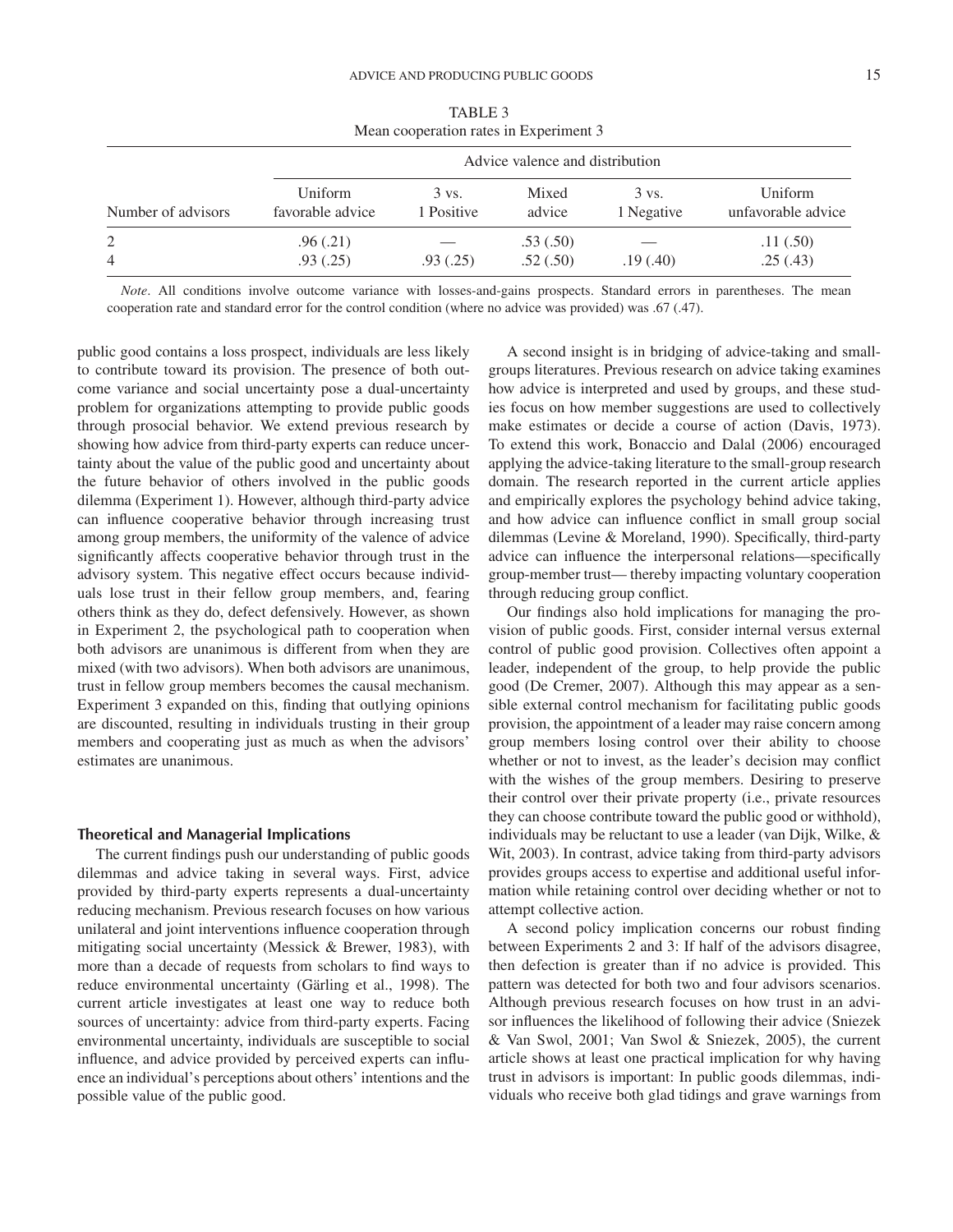| Panel A: Trust in advisors' estimates         |                |                              |        |          |                      |        |          |                     |          |          |                     |             |
|-----------------------------------------------|----------------|------------------------------|--------|----------|----------------------|--------|----------|---------------------|----------|----------|---------------------|-------------|
|                                               |                | Advisor 1                    |        |          | Advisor <sub>2</sub> |        |          | Advisor 3           |          |          | Advisor 4           |             |
| Condition                                     | Estimate       | advisor<br>Trust<br>$\equiv$ | (SE)   | Estimate | advisor<br>Trust in  | (SE)   | Estimate | Trust in<br>advisor | (SE)     | Estimate | advisor<br>Trust in | (SE)        |
| 4 Unfavorable est.<br>vs. 0 favorable<br>est. | $\overline{c}$ | 4.31                         | 1.22   | $30\,$   | 4.12                 | (1.34) | 18       | 4.13                | (1.29)   | 27       | 4.24                | (1.22)      |
| 3 Unfavorable est.<br>vs. 1 favorable<br>est. | 1824           | 2.71                         | 1.41)  | 72       | 4.22                 | (1.12) | 99       | 4.20                | (1.07)   | 66       | 4.11                | $(1.10)$    |
| 2 Unfavorable est.<br>vs. 2 favorable<br>est. | 1650           | 3.66                         | 1.22)  | 48       | 3.57                 | (1.15) | 54       | 3.60                | $(1.17)$ | 1749     | 3.69                | (1.22)      |
| 1 Unfavorable est.<br>vs. 3 favorable<br>est. | 33             | 2.45                         | 1.25   | 1800     | 4.39                 | (1.03) | 1500     | 4.47                | (1.04)   | 1740     | 4.40                | $(1.02)$    |
| 0 Unfavorable est.<br>vs. 4 favorable<br>est. | 1200           | 4.61                         | (0.97) | 1449     | 4.57                 | (0.96) | 1236     | 4.54                | (0.97)   | 1527     | 4.47                | $(1.00)$    |
| 2 Unfavorable est.<br>vs. 0 favorable         | $90\,$         | 4.47                         | 1.12   | 15       | 4.45                 | (1.14) |          |                     |          |          |                     |             |
| 1 Unfavorable est.<br>vs. 1 favorable<br>est. | 66             | 3.37                         | 1.30)  | 1875     | 3.65                 | (1.39) |          |                     |          |          |                     |             |
| 0 Unfavorable est.<br>vs. 2 favorable<br>est. | 1575           | 4.66                         | 1.02   | 1890     | 4.66                 | (1.02) |          |                     |          |          |                     |             |
| No advice (control<br>condition)<br>est.      |                |                              |        |          |                      |        |          |                     |          |          |                     |             |
|                                               |                |                              |        |          |                      |        |          |                     |          |          |                     | (Continued) |

TABLE 4 TABLE 4

16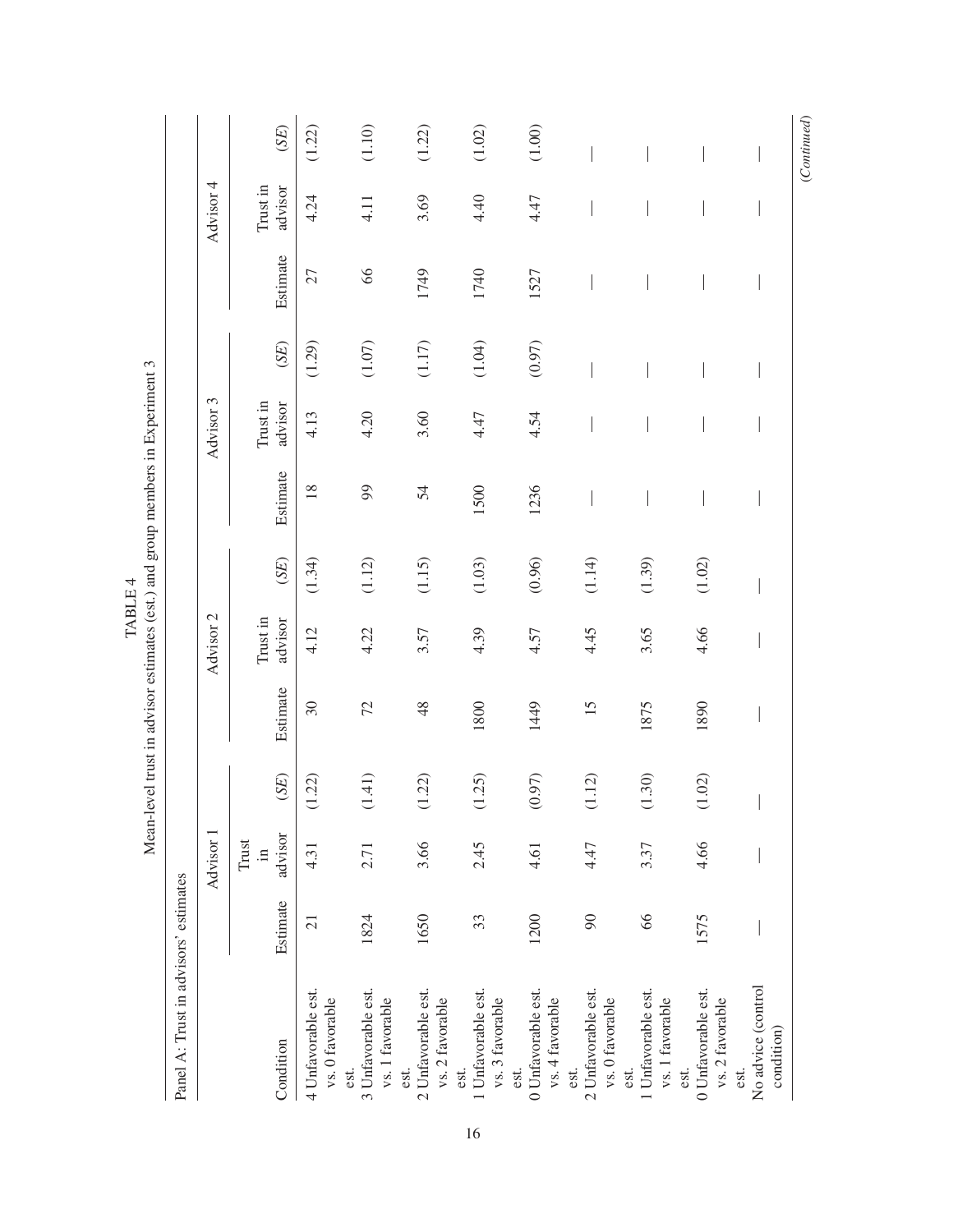| ulahaad at anonomine<br>::::           |
|----------------------------------------|
| conal B. Trust in fallow group members |
|                                        |
| Panel B: Trust i                       |
|                                        |

| Panel B: Trust in fellow group members' likelihood of cooperating |      |        |
|-------------------------------------------------------------------|------|--------|
| Condition                                                         | Mean | (SE)   |
| 4 Unfavorable est. vs. 0 favorable est.                           | 3.44 | (0.94) |
| 3 Unfavorable est. vs. 1 favorable est.                           | 3.51 | (0.93) |
| 2 Unfavorable est. vs. 2 favorable est.                           | 3.81 | (1.02) |
| 1 Unfavorable est. vs. 3 favorable est.                           | 4.41 | (0.89) |
| 0 Unfavorable est. vs. 4 favorable est.                           | 4.53 | (0.98) |
| 2 Unfavorable est. vs. 0 favorable est.                           | 3.42 | (0.96) |
| 1 Unfavorable est. vs. 1 favorable est.                           | 3.82 | (0.96) |
| 0 Unfavorable est. vs. 2 favorable est.                           | 4.53 | (0.95) |
| No advice given (control)                                         | 3.92 | (1.11) |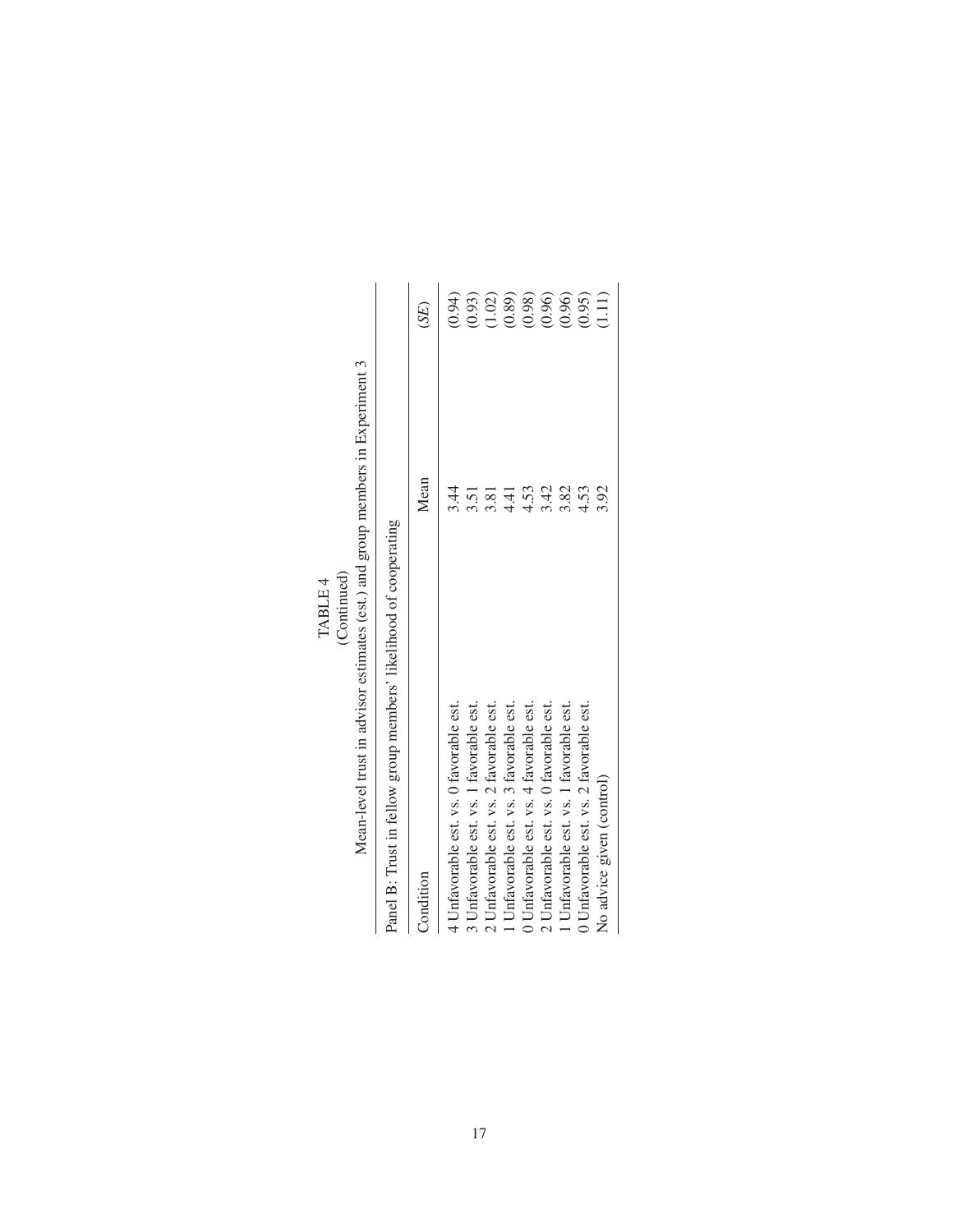advisors cooperate less than if they receive no advice at all. This may have been found because the outcome variance and social uncertainty when combined with the mixed advisor estimates creates too much uncertainty, resulting in people maintaining the status quo of keeping their property rights (Babbit, 2002).

#### **Limitations, Future Research Directions, and Conclusion**

The current article's findings lead to several questions for future research. First consider the trans-paradigmatic question: What are the differences in effects that third-party advice has on cooperation in public good dilemmas compared to common-pool resource dilemmas when the resource is uncertain? This latter social-dilemma scenario is well studied in the current literature (e.g., Gärling et al., 1998; Gustafsson, Biel, & Gärling, 1999; Gustafsson, Eek, & Gärling, 2004; Messick et al., 1988; Rapoport, Budescu, Suleiman, & Weg, 1992; Suleiman, Rapoport, & Budescu, 1996). Similar to the current article's findings, research on common-pool resource dilemmas with uncertain pool size finds that defection (or overharvesting) is greater when the size of the common-pool resource is uncertain compared to certain. This finding is attributed to either motivational biases (i.e., an individual is motivated to believe the resource pool is large because it justifies taking more or the individual "wishfully thinks" the resource is larger because a larger resource is more desirable than a small one [Gustafsson et al., 1999]) or a perceptual bias: Individuals believe that the variance of the resource and the central tendency of the actual size of the resource are correlated (Rapoport et al., 1992). It could be that third-party advice about the size of the commons would reduce wishful thinking and keep individuals from confusing central tendency with variance while having little effect on egoistic motivations.7 Indeed, individuals often fall victim to *motivated blindness*: They avoid seeing and using information that would not assist in meeting their interests (Gino, Moore, & Bazerman, 2009). Perhaps third-party advice warning that the commons is very limited would fall on deaf ears?

Of course, the motivation to ignore advice is different for contributors compared with takers from a shared resource. Those asked to contribute to shared resource of unknown value are motivated to believe the public good will yield little benefit, thereby justifying undercontribution. Comparatively, those wanting to harvest from a commons are motivated to believe there is plenty and to spare, thereby justifying harvesting more. This distinction may become a source of conflict, considering that many resource management problems—for example, food banks and micro-credit lending—involve parties who give to sustain a shared resource and also parties who take to use the shared resource (Budescu & McCarter, 2012). Future research may benefit from investigating how third-party advice affects social welfare in such (understudied) give-or-take-some dilemmas, where such advice may be not only about what the value of cooperation is but also about who should give and who should take (McCarter, Budescu, & Scheffran, 2011).

A third extension involves the decision maker's trust in advisors. Complementing Sniezek and Van Swol's work on trust between judges and advisors (Sniezek & Van Swol, 2001; Van Swol & Sniezek, 2005), the current article shows how mixed signals from advisors crater judge's trust. However, the current article's single-item measure of advisor trust leaves open the question, "What is it that judges don't trust about mixed-signaling advisors?" Hardin (1993) and Malhotra and Lumineau (2011) remind us that there is a difference between trusting a person's ability and trusting a person's intentions. Future research may benefit in examining whether it be ability or intentions that judges doubt when mixed estimates are advised.

In summary, we investigated how advice from third-party experts, as a form of informational social influence, impacts cooperation in public goods dilemmas where the value of the public good is unknown prior to provision. Although they interpret favorable estimates from third-party experts as glad tidings, individuals view mixed and negative estimates as grave warnings, discouraging cooperation and the provision of the public good by undermining trust.

#### **NOTES**

1. Ostrom (2003) also submits reputation as an antecedent to cooperation in social dilemmas. However, reputation is not germane to the current article because reputation in social dilemmas either (a) is equated to an individual's decision history (known to others) in a repeated social dilemma setting or (b) is carried over from one social dilemma context to another. In the current article, the individuals play one-shot social dilemmas where their identities are anonymous and do not receive feedback of their partners' decision. Thus, reputation presently does not apply to the current investigation because there is neither repeated interaction nor opportunity for an individual to know his or her partner's previous behavior.

2. The psychological approach to trust complements other conceptualizations such as the behavioral view of trust in political science and economics. The similarity among these approaches is that trust entails some element of risk and that trustworthiness is a personal characteristic that is developed through reputation (e.g., Mayer et al., 1995; Ostrom, 2003). Further, both perspectives view trust as having the elements of benevolence (e.g., good motives and intentions) and expectations (e.g., Hardin, 2002; Mayer et al., 1995). One way that the psychological approach to trust differs from the behavioral view is in how trust is measured: The latter views trust as a behavioral manifestation, while the former views trust as a psychological state, relying on survey/scale items that are intended to tap into the subfactors (e.g., shared expectations and values) of the trust construct (for a review comparing these approaches to trust see Lewicki et al., 2006).

3. A "prototypical" JAS study involves both the advisor and judge being participants in the experiment: Both advisors and judges may vary in decisions and are often subject to experimental treatment effects (for a review of this paradigm and its variants see Bonaccio & Dahal, 2006). The current article uses a variation of JAS: Only the judges (those receiving advice) are participants in the experiment, and the advisors' estimates (which were calculated previously) are held constant across their respective treatments.

4. The term "trust social dilemma" was pioneered by Liebrand (1983) and is paradigmatically different from other mixed-motive games—such as the trust (or investment) dilemma game (e.g., Berg, Dickhaut, & McCabe, 1995). See Chaudhuri (2009) for discussions about both paradigms.

5. Cooperation did not significantly change between the uncertain gainsonly prospect condition ( $M = 79\%$ ,  $SD = 0.41$ ) and the certain condition ( $M =$  $88\%, SD = 0.32$ ;  $\chi^2_1 = 2.86$ , *n.s.*, but did significantly change between the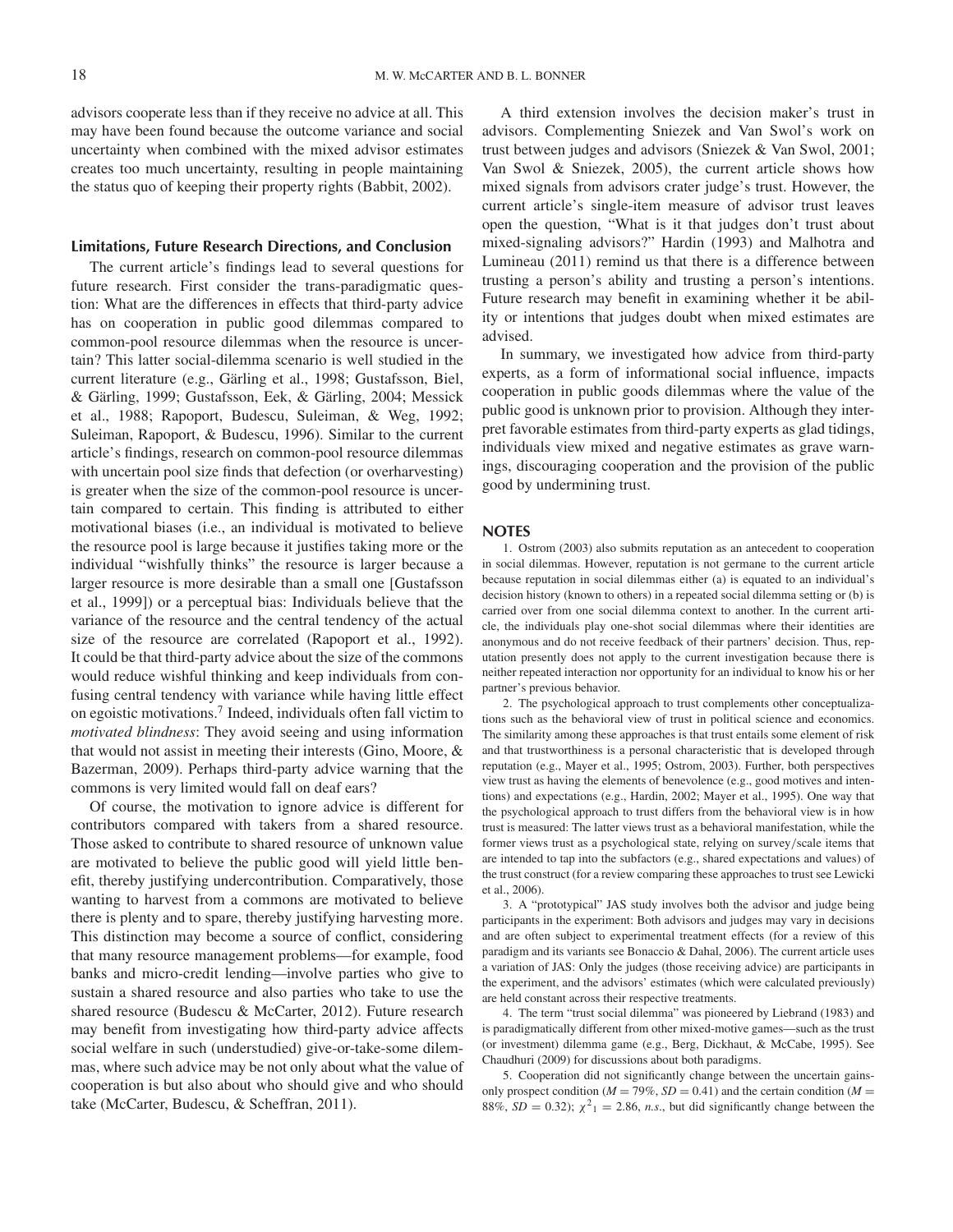loss-and-gain prospects condition ( $M = 67\%$ ,  $SD = 0.47$ ) and the gains-only prospects conditions ( $M = 84\%$ ,  $SD = 0.37$ );  $\chi^2_1 = 14.26$ ,  $p < .01$ . In addition, the valence of the advisor's outcome estimate significantly affected cooperation behavior. A positive outcome estimate significantly increased cooperation (*M* = 96%,  $SD = 0.20$ ) compared to when no advice was provided ( $M = 67\%$ ,  $SD =$ 0.47):  $\chi^2_1 = 23.52$ ,  $p < .01$ ; and a negative outcome estimate significantly decreased cooperation ( $M = 36\%$ ,  $SD = 0.48$ ) compared to when no advice was given:  $\chi^2$ <sub>1</sub> = 20.66, *p* < .01. Lastly, a mediation analysis found that trust in fellow group members fully mediated the relationship between estimate valence (from one advisor) and the likelihood of cooperating; favorable estimate,  $z =$ 2.75,  $p < .05$ , and unfavorable estimate,  $z = -3.96$ ,  $p < .05$ . These findings are consistent with the results of Experiment 1 and suggest that the results are not dependent on the particular method we employed.

6. Cooperation rates were significantly less when advisors provided twoadvisor, mixed-outcome valence estimates ( $M = 53\%$ ,  $SD = 0.50$ ) compared to when both estimates were favorable ( $M = 96\%$ ,  $SD = 0.21$ );  $\chi^2_1 = 28.57$ ,  $p <$ .01. Further, a three-step mediation analysis found that trust in the experts' estimates mediated the relationship between the distribution of valence estimates and trust that their group members will cooperate;  $z = 4.40$ ,  $p < .05$  (Kenny et al., 1998). We also replicated several supplemental findings of Experiment 2. We first conducted Pearson correlations of trust in Advisor 1's estimate with Advisor 2's estimate for the three dual-advisor conditions. Although the correlations for dual favorable and dual unfavorable conditions were significant—both  $r$ 's  $> 0.80$ , both  $p$ 's  $< .01$ —the correlation for the mixed condition was not;  $r =$ 0.21, *n.s*. Therefore, we compared trust in the estimates at the individual advisor level (e.g., comparing trust in Advisor 1's estimates across the three dualadvisor conditions). A repeated-measures ANOVA found that trust in Advisor 1's estimate was not significantly different when comparing dual favorable condition ( $M = 4.66$ ,  $SD = 1.02$ ) and dual unfavorable condition ( $M = 4.47$ , *SD*  $= 1.12$ ;  $F_{1, 88} = 3.05$ , *n.s.*, but was significantly different when comparing the mixed condition ( $M = 3.73$ ,  $SD = 1.30$ ) to either the favorable or unfavorable conditions; both  $F$ 's<sub>1, 88</sub> > 26.00, both  $p$ 's < .01. These effects were also found for trust in Advisor 2's estimates: Trust in Advisor 2's estimate was not significantly different when comparing dual favorable condition ( $M$  4.66,  $SD =$ 1.02) and dual unfavorable condition ( $M = 4.45$ ,  $SD = 1.14$ );  $F_{1, 88} = 3.61$ , *n.s.*, but was significantly different when comparing the mixed condition ( $M =$ 3.73,  $SD = 1.30$ ) to either the favorable or unfavorable conditions; both  $F$ 's<sub>1,88</sub> > 25.00, both *p*'s < .01. Trust in fellow group members was lower when both experts provided unfavorable advice ( $M = 3.42$ ,  $SD = 0.96$ ) compared to when no advice was provided ( $M = 3.92$ ,  $SD = 1.11$ );  $F_{1,88} = 22.36$ ,  $p < .01$ , and trust in fellow group members was higher when both experts provided favorable advice ( $M = 4.52$ ,  $SD = 0.95$ ) compared to when no advice was provided ( $M =$ 3.98);  $F_{1,88} = 35.45$ ,  $p < .01$ . Lastly, there was significantly less trust in group members when both experts gave unfavorable estimates compared to when the estimates were both favorable;  $F_{1, 88} = 142.24, p < .01$ .

7. We are indebted to an anonymous reviewer for bringing this transparadigmatic question to our attention.

#### **REFERENCES**

- Abbink, K., & Sadrieh, A. (2009). The pleasure of being nasty. *Economics Letters*, *105*(3), 306–308.
- Ajzen, S., & Fishbein, M. (1980). *Understanding attitudes and predicting social behavior*. Englewood Cliffs, NJ: Prentice Hall.
- Babbit, B. (2002). What goes up, may come down. *BioScience*, *52*(8), 656–658.
- Ballinger, G. A. (2004). Using generalized estimating equations for longitudinal data analysis. *Organizational Research Methods*, *7*(2), 127–150.
- Berg, J., Dickhaut, J., & McCabe, K. (1995). Trust, reciprocity, and social history. *Games & Economic Behavior*, *10*(1), 122–142.
- Blackwell, A. (2010, January 21). The great wind turbine debate. *Harborough Mail*.
- Bonaccio, S., & Dalal, R. S. (2006). Advice taking and decision-making: An integrative literature review, and implications for the organizational sciences. *Organizational Behavior & Human Decision Processes*, *101*(2), 127–151.
- Brown, K. C., Harlow, W. V., & Tinic, S. M. (1988). Risk aversion, uncertain information, and market efficiency. *Journal of Financial Economics*, *22*(2), 355–385.
- Budescu, D. V., & McCarter, M. W. (2012). It's a game of give and take: Modeling behavior in a give-or-take-some social dilemma. *Group Processes & Intergroup Relations*, *15*(5), 649–667.
- Byrne, D. (1971). *The attraction paradigm*. New York, NY: Academic Press.
- Byrne, D., & Clore, G. (1970). A reinforcement model of evaluation responses. *Personality*, *1*(1), 103–128.
- Chaudhuri, A. (2009). *Experiments in economics: Playing fair with money*. London, UK: Routledge.
- Chaudhuri, A., Graziano, S., & Maitra, P. (2006). Social learning and norms in a public goods experiment with inter-generational advice. *Review of Economic Studies*, *73*(2), 357–380.
- Colquitt, J. A. (2008). From the editors: Publishing laboratory research in AMJ: A question of when, not if. *Academy of Management Journal*, *51*(4), 616–620.
- Creswell, J. W. (2003). *Research design: Qualitative, quantitative, and mixed methods approaches*. Thousand Oaks, CA: Sage.
- Cross, J. G., & Guyer, M. J. (1980). *Social traps*. Ann Arbor, MI: University of Michigan Press.
- Davis, J. H. (1973). Group decision and social interaction: A theory of social decision schemes. *Psychological Review*, *80*(2), 97–125.
- Dawes, R. M. (1980). Social dilemmas. *Annual Review of Psychology*, *31*, 169–193.
- De Cremer, D. (2007). Which type of leader do I support in step-level public good dilemmas? The roles of level of threshold and trust. *Scandinavian Journal of Psychology*, *48*(1), 51–59.
- Deutsch, M., & Gerard, H. B. (1955). A study of normative and informational social influences upon individual judgment. *Journal of Abnormal & Social Psychology*, *51*(3), 629–636.
- Einhorn, H. J. (1974). Expert judgment: Some necessary conditions and an example. *Journal of Applied Psychology*, *59*(5), 562–571.
- Festinger, L. (1954). A theory of social comparison processes. *Human Relations*, *7*, 117–140.
- Gärling, T., Biel, A., & Gustafsson, M. (1998). Different kinds and roles of environmental uncertainty. *Journal of Environmental Psychology*, *18*(1), 75–83.
- Gino, F., Moore, D. A., & Bazerman, M. H. (2009). See no evil: When we overlook other people's unethical behavior. In R. M. Kramer, A. E. Tenbrunsel, & M. H. Bazerman (Eds.), *Social decision making: Social dilemmas, social values, and ethical judgments* (pp. 241–263). New York, NY: Psychology Press.
- Gustafsson, M., Biel, A., & Gärling, T. (1999). Overharvesting of resources of unknown size. *Acta Psychologica*, *103*(1–2), 47–64.
- Gustafsson, M., Eek, D., & Gärling, T. (2004). Asymmetrical access to information in social dilemmas with resource uncertainty. In R. Suleiman, D. V. Budescu, I. Fischer, & D. M. Messick (Eds.), *Contemporary psychological research on social dilemmas* (pp. 361–375). New York, NY: Cambridge University Press.
- Hardin, R. (1993). The street-level epistemology of trust. *Politics & Society*, *21*(4), 505.
- Hardin, R. (2001). Conceptions and explanations of trust. In K. S. Cook (Ed.), *Trust in society* (pp. 3–39). New York, NY: Sage.
- Hardin, R. (2002). *Trust and trustworthiness*. New York, NY: Sage.
- Harvey, N., Harriea, C., & Fischer, I. (2000). Using advice and assessing its quality. *Organizational Behavior & Human Decision Processes*, *81*(2), 252–273.
- Insko, C., Sedlack, A., & Lipsitz, A. (1982). A two-valued logic of two-valued balance resolution of the challenge of agreement and attraction effects in p-o-x triads, and a theoretical perspective on conformity and hedonism. *European Journal of Social Psychology*, *12*(2), 143–167.
- Jones, G. R., & George, J. M. (1998). The experience and evolution of trust: Implications for cooperation and teamwork. *Academy of Management Review*, *23*(3), 531–546.
- Joyce, C. (2009, April 29). Building power lines creates a web of problems. *National Public Radio*. Retrieved from http://www.npr.org/templates/story/ story.php?storyId=103537250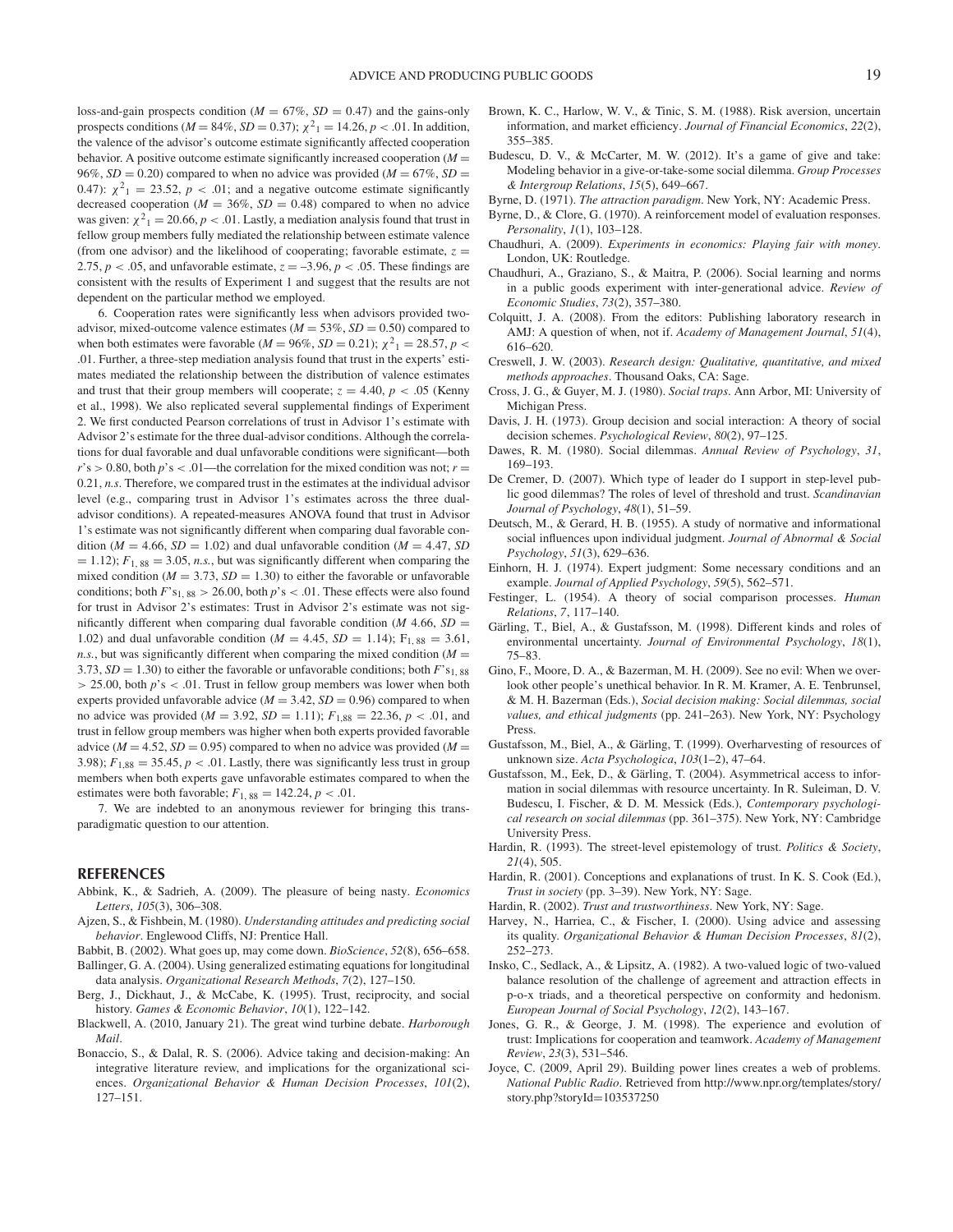- Kenny, D. A., Kashy, D. A., & Bolger, N. (1998). Data analysis in social psychology. In D. T. Gilbert, S. T. Fiske, & G. Lindzey (Eds.), *Handbook of social psychology* (4th ed., Vol. 1, pp. 233–265). Boston, MA: McGraw-Hill.
- Kida, T. (1980). An investigation into auditors' continuity and related qualification judgments. *Journal of Accounting Research*, *18*(2), 506–523.
- Kiefer, T. (2005). Feeling bad: Antecedents and consequences of negative emotions in ongoing change. *Journal of Organizational Behavior*, *26*(8), 875–897.
- King, S. (1975). *Communication and social influence*. London, UK: Addison.
- Kollock, P. (1998). Social dilemmas: The anatomy of cooperation. *Annual Review of Sociology*, *24*, 183–214.
- Levine, J. M., & Moreland, R. L. (1990). Progress in small group research. *Annual Review of Psychology*, *41*, 585–634.
- Lewicki, R. J., Tomlinson, E. C., & Gillespie, N. (2006). Models of interpersonal trust development: Theoretical approaches, empirical evidence, and future directions. *Journal of Management*, *32*(6), 991–1022.
- Liebrand, W. B. G. (1983). A classification of social dilemma games. *Simulation & Games*, *14*(2), 123–138.
- Lubell, M. (2004). Collaborative watershed management: A view from the grassroots. *Policy Studies Journal*, *32*(3), 341–363.
- Luo, Y. (2007). Are joint venture partners more opportunistic in a more volatile environment? *Strategic Management Journal*, *28*(1), 39–60.
- Malhotra, D., & Lumineau, F. (2011). Trust and collaboration in the aftermatch of conflict: The effects of contract structure. *Academy of Management Journal*, *54*(5), 981–998.
- Marinoff, L. (1999). The tragedy of the coffeehouse. *Journal of Conflict Resolution*, *43*(4), 434–450.
- Mayer, R. C., Davis, J. H., & Schoorman, F. D. (1995). An integrative model of organizational trust. *Academy of Management Review*, *20*(3), 709–734.
- McAllister, D. J. (1995). Affect- and cognition-based trust as foundations for interpersonal cooperation in organizations. *Academy of Management Journal*, *38*(1), 24–59.
- McCarter, M. W., Budescu, D. V., & Scheffran, J. (2011). The give-or-takesome dilemma: An empirical investigation of a hybrid social dilemma. *Organizational Behavior & Human Decision Processes*, *116*(1), 83–95.
- McCarter, M. W., Mahoney, J. T., & Northcraft, G. B. (2011). Testing the waters: Using collective real options to managed the social dilemma of strategic alliances. *Academy of Management Review*, *36*(4), 621–640.
- McCarter, M. W., & Northcraft, G. B. (2007). Happy together?: Insights and implications of viewing managed supply chains as a social dilemma. *Journal of Operations Management*, *25*(2), 498–511.
- McCarter, M. W., Rockmann, K. W., & Northcraft, G. B. (2010). Is it even worth it? The effect of loss prospects in the outcome distribution of a public goods dilemma. *Organizational Behavior & Human Decision Processes*, *111*(1), 1–11.
- Messick, D. M., Allison, S., & Samuelson, C. (1988). Framing and communication effects on group members' responses to environmental and social uncertainty. In S. Maital (Ed.), *Applied behavioral economics* (Vol. 2, pp. 677–700). New York: New York University Press.
- Messick, D. M., & Brewer, M. (1983). Solving social dilemmas. In L. Wheeler & P. Shaver (Eds.), *Review of personality and social psychology* (Vol. 4, pp. 11–44). Beverly Hills, CA: Sage.
- Messick, D. M., & Ohme, R. (1988). Some ethical aspects of the social psychology of social influence. In R. Kramer & M. A. Neale (Eds.), *Power and influence in organizations* (pp. 181–202). Thousand Oaks, CA: Sage.
- Mieszkowski, K. (2006, May 26). Paying off our global warming sins. *Salon.com*. Retrieved from http://www.salon.com/2006/05/26/offsets/
- Miller, S. (1982, June 12). Dairy farmers reject referendum. *Lancaster Farming*, *27*, pp. A1, A18.
- Olson, M. (1995). *The logic of the collective*. Cambridge, MA: Harvard University Press.
- Ostrom, E. (1990). *Governing the commons*. New York, NY: Cambridge University Press.
- Ostrom, E. (2003). Toward a behavioral theory: Linking trust, reciprocity, and reputation. In E. Ostrom & J. Walker (Eds.), *Trust and reciprocity* (pp. 19–79). New York, NY: Sage.
- Rapoport, A., Budescu, D. V., Suleiman, R., & Weg, E. (1992). Social dilemmas with uniformly distributed resources. In W. B. G. Liebrand, D. M. Messick, & H. A. M. Wilke (Eds.), *Social dilemmas: Theoretical issues and research findings* (pp. 41–55). London, UK: Pergamon.
- Robinson, S. L. (1996). Trust and breach of the psychological contract. *Administrative Science Quarterly*, *41*(4), 574–599.
- Rockmann, K. W., & Northcraft, G. B. (2008). To be or not to be trusted: The influence of media richness on defection and deception. *Organizational Behavior & Human Decision Processes*, *107*(2), 106–122.
- Ronis, D., & Yeats, J. (1987). Components of probability judgment accuracy: Individual consistency and effects of subject matter and assessment method. *Organizational Behavior & Human Decision Processes*, *40*(2), 193–218.
- Rosenthal, R. (1990). Replication in behavioral research. *Journal of Social Behavior & Personality*, *5*(4), 1–30.
- Salancik, G. R., & Pfeffer, J. (1978). A social information processing approach to job attitudes and task design. *Administrative Science Quarterly*, *23*(2), 224–253.
- Schnake, M. E. (1991). Equity in effort: The 'sucker effect' in co-acting groups. *Journal of Management*, *17*(1), 41–54.
- Sen, A. K. (1985). Goals, commitment, and identity. *Journal of Law, Economics, & Organization*, *1*(2), 341–356.
- Shanteau, J. (2001). What does it mean when experts disagree? In E. Sales & G. Klein (Eds.), *Linking expertise and naturalistic decision making* (pp. 229–244). Mahwah, NJ: Erlbaum.
- Skyrms, B. (2004). *The stag hunt and evolution of social structure*. Cambridge, UK: Cambridge University Press.
- Sniezek, J. A., & Buckley, T. (1995). Cueing and cognitive conflict in judge– supervisor decision making. *Organizational Behavior & Human Decision Processes*, *62*(2), 159–174.
- Sniezek, J. A., May, D. R., & Sawyer, J. E. (1990). Social uncertainty and interdependence: A study of resource allocation decisions in groups. *Organizational Behavior & Human Decision Processes*, *46*(2), 155–180.
- Sniezek, J. A., & Van Swol, L. M. (2001). Trust, confidence, and expertise in a judge–advisor system. *Organizational Behavior & Human Decision Processes*, *84*(2), 288–307.
- Suleiman, R., Rapoport, A., & Budescu, D. V. (1996). Fixed position and property rights in sequential resource dilemmas under uncertainty. *Acta Psychologica*, *93*(1–3), 229–245.
- Tsang, E. W. K., & Kwan, K.-M. (1999). Replication and theory development in organizational science: A critical realist perspective. *Academy of Management Review*, *24*(4), 759–780.
- van Dijk, E., Wilke, H., Wilke, M., & Metman, L. (1999). What information do we use in social dilemmas? Environmental uncertainty and the employment of coordination rules. *Journal of Experimental Social Psychology*, *35*(2), 109–135.
- van Dijk, E., Wilke, H., & Wit, A. (2003). Preferences for leadership in social dilemmas: Public good dilemmas versus common resource dilemmas. *Journal of Experimental Social Psychology*, *39*(2), 170–176.
- Van Swol, L. M., & Sniezek, J. A. (2005). Factors affecting the acceptance of expert advice. *British Journal of Social Psychology*, *44*(3), 443–461.
- Veitch, R., & Griffitt, W. (1976). Good news-bad news: Affective and interpersonal effects. *Journal of Applied Social Psychology*, *6*(1), 69–75.
- Wilder, D. A. (1977). Perception of groups, size of opposition, and social influence. *Journal of Experimental Social Psychology*, *13*(3),253–268.
- Wiser, R., & Pickle, S. (1997). *Green marketing, renewables, and free riders: Increasing customer demand for a public good*. Berkeley, CA: University of California at Berkeley.
- Wit, A., & Wilke, H. (1998). Public good provision under environmental and social uncertainty. *European Journal of Social Psychology*, *28*(2), 249–256.
- Yamagishi, T., & Sato, K. (1986). Motivational bases of the public goods dilemma. *Journal of Personality & Social Psychology*, *50*(1), 67–73.
- Yaniv, I. (2004). The benefit of additional opinions. *Current Directions in Psychological Science*, *13*(2), 75–78.
- Yaniv, I., & Kleinberger, E. (2000). Advice taking in decision making: Egocentric discounting and reputation formation. *Organizational Behavior & Human Decision Processes*, *84*(2), 260–281.